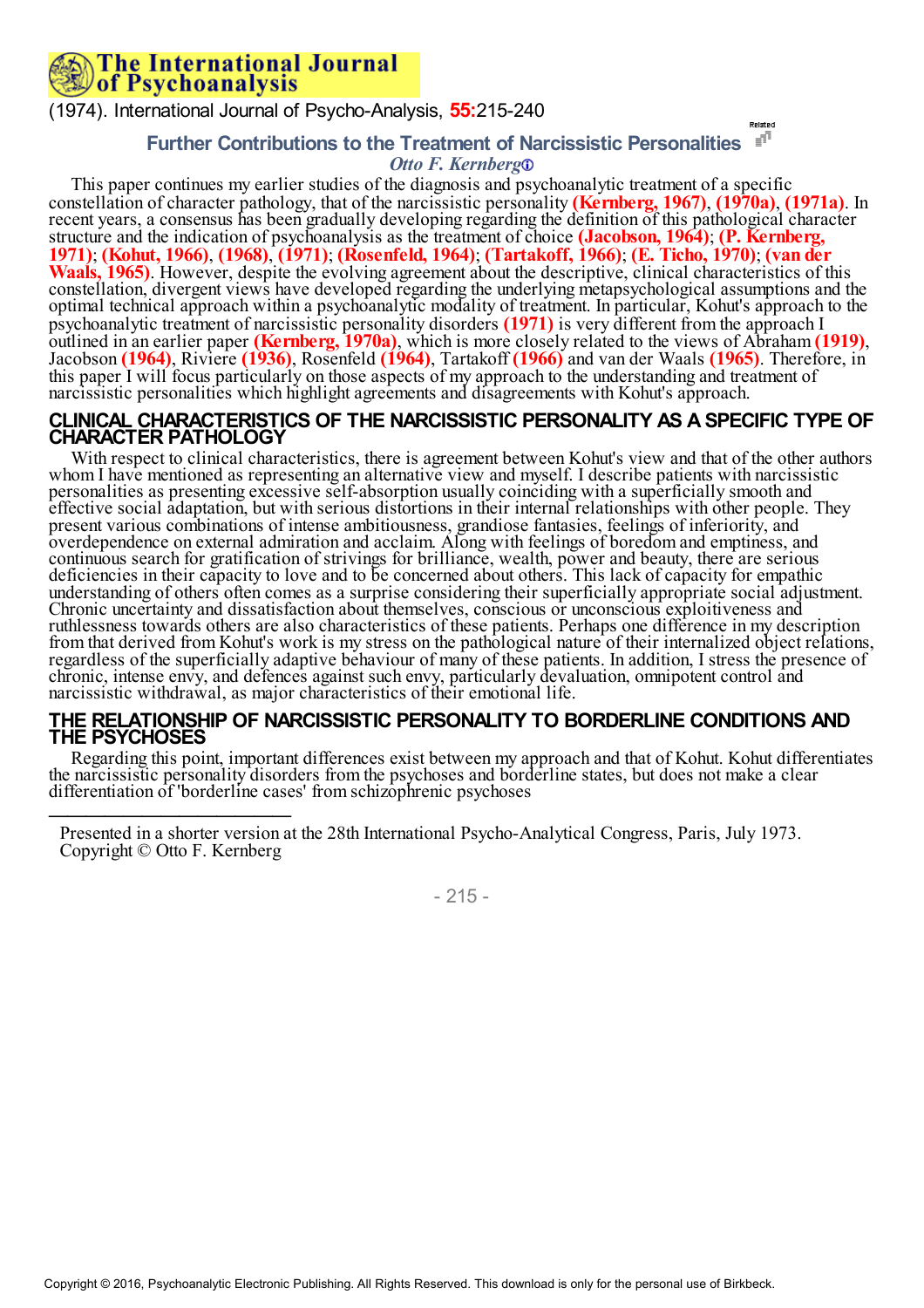**(1971p. [18\)](http://www.pep-web.org/document.php?id=zbk.049.0001a#p0018)**. In my view, however, the defensive organization of narcissistic personalities is both strikingly similar to and different in a specific way fromborderline personality organization, which I will outline below. In contrast to Kohut's view, I see important structural differences between borderline personality organization and psychotic structures, and I would not rule out psychoanalysis as the treatment of choice for some borderline conditions.

The similarity of the defensive organization of narcissistic personalities to that of borderline conditions is reflected in the predominance of mechanisms of splitting or primitive dissociation as reflected in the presence of mutually dissociated or split-off ego states. Thus haughty grandiosity, shyness and feeling of inferiority may coexist without affecting each other. These splitting operations are maintained and reinforced by primitive forms of projection, particularly projective identification, primitive and pathological idealization, omnipotent control, narcissistic withdrawal and devaluation. Froma dynamic viewpoint, pathological condensation of genital and pregenital needs under the overriding influence of pregenital (especially oral) aggression characterizes narcissistic personalities as well as borderline personality organization in general.

In this connexion, it is interesting that Kohut acknowledges the presence of 'conscious but split-off aspects of the grandiosity' **(1971p. [179\)](http://www.pep-web.org/document.php?id=zbk.049.0001a#p0179)** and describes in detail 'the side-by-side existence of disparate personality attitudes in depth' (p. 183), and the analyst's need to relate the central sector of the personality to the split-off sector. In practice, therefore, Kohut acknowledges a defensive organization which is related to splitting as a predominant mechanism, although he does not relate it to particular vicissitudes of the structural development of the ego.

The difference between narcissistic personality structure and borderline personality organization is that in the narcissistic personality there is an integrated, although highly pathological grandiose self, which, as I have suggested earlier **(Kernberg, 1970a)**, reflects a pathological condensation of some aspects of the real self (the 'specialness' of the child reinforced by early experience), the ideal self (the fantasies and self-images of power, wealth, omniscience and beauty which compensated the small child for the experience of severe oral frustration, rage and envy) and the ideal object (the fantasy of an ever-giving, ever-loving and accepting parent, in contrast to the child's experience in reality; a replacement of the devalued real parental object). I am adopting here the term'grandiose self', suggested by Kohut, because I think it expresses better the clinical implications of what I referred to earlier as the pathological self-structure, or what Rosenfeld **(1964)** called the 'omnipotent mad' self. The integration of this pathological, grandiose self compensates for the lack of integration of the normal selfconcept which is part of the underlying borderline personality organization: it explains the paradox of relatively good ego functioning and surface adaptation in the presence of a predominance of splitting mechanisms, a related constellation of primitive defences, and the lack of integration of object representations of these patients. This pathological, grandiose self is reflected in clinical characteristics which, as mentioned before, mostly coincides with the observations of all the authors mentioned. However, a basic disagreement exists between Kohut's views and mine regarding the origin of this grandiose self, and whether it reflects the fixation of an archaic 'normal' primitive self (Kohut's view), or whether it reflects a pathological structure, clearly different fromnormal infantile narcissism(my view).

Before examining this difference in views, a special group of patients needs to be mentioned, who, in my opinion, present the clearest illustration of the intimate relationship between borderline personality organization and the development of the pathological grandiose self. I amreferring to those narcissistic personalities who, in spite of a clearly narcissistic personality structure, function on what I have called an overt borderline level, i.e. present the nonspecific manifestations of ego weakness characteristic of borderline personality organization, in addition to the generally similar defensive constellation mentioned. These narcissistic patients present severe lack of anxiety tolerance, generalized lack of impulse control, striking absence of sublimatory channelling, primary process thinking clearly noticeable on

- 216 -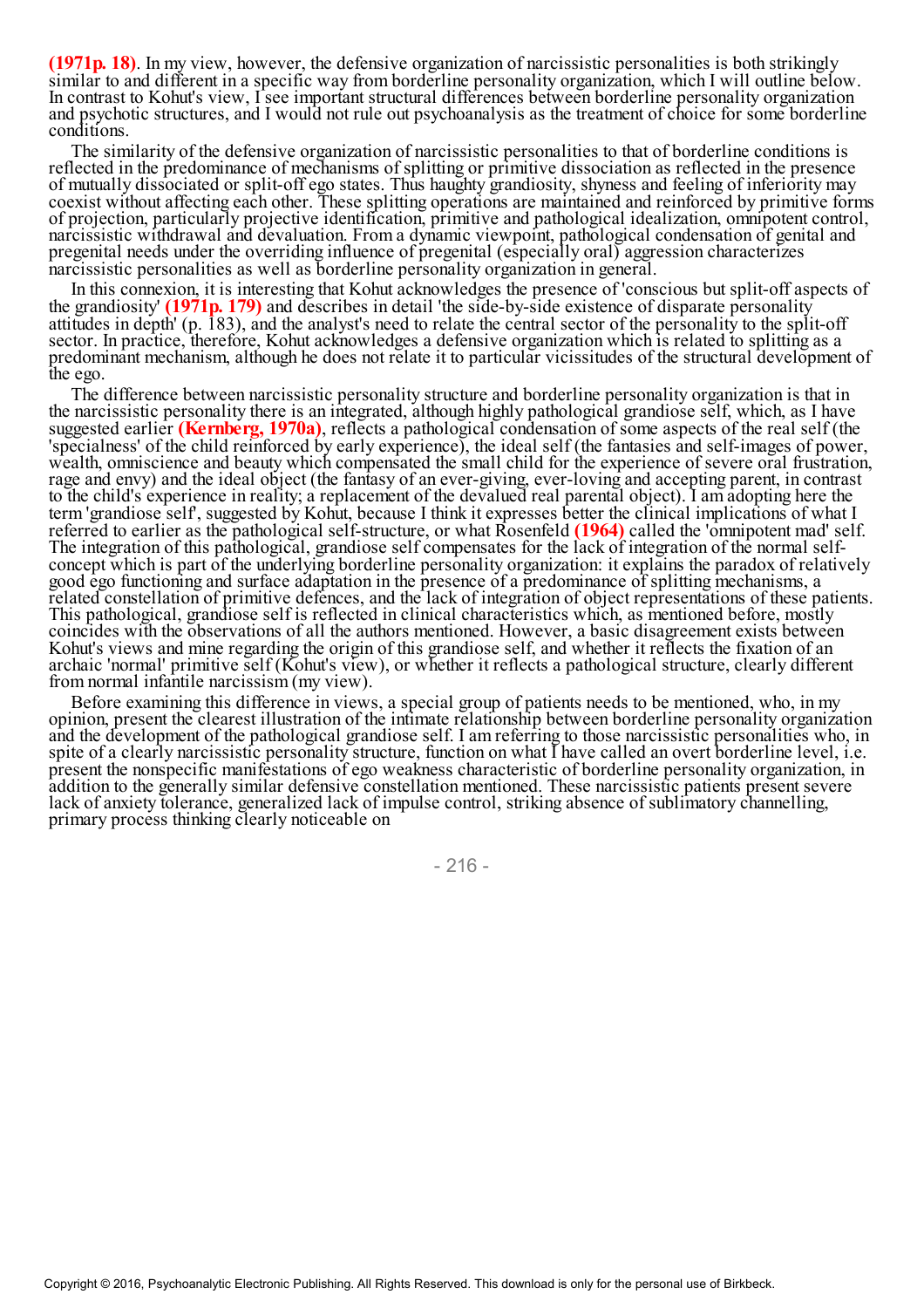psychological tests, and proneness to the development of transference psychosis. In these patients, the pathological narcissistic structure does not provide sufficient integration for effective social functioning, and they usually present a contraindication for analysis (often even for the modified psychoanalytic procedure that I have recommended for most patients with borderline personality organization). These patients characteristically present the repetitive, chronic activation of intense rage reactions linked with ruthless demandingness and depreciatory attacks on the therapist, i.e. 'narcissistic rage'. One also finds such intense outbursts of rage in borderline patients, usually as part of alternating activation of 'all good' and 'all bad' internalized object relations in the transference. However, the relentless nature of this rage, the depreciatory quality which seems to contaminate the entire relationship with the therapist, evolves as a complete devaluation and deterioration of all the potentially good aspects of the relationship for extended periods of time so that the continuity of treatment is threatened.

The following case illustrates this development. A patient with a rather typical narcissistic personality, a single woman in her early twenties, came to a psychiatric hospital after gradual breakdown of school performance and social relations, and sexual promiscuity characterized by her tendency to drop any man whom she could not completely control. Both her parents were rather narcissistic and withdrawn, and presented some mild antisocial trends. An older sister was in treatment for antisocial tendencies. Her lack of significant involvement with others started in nursery school, was later smoothed over by the patient's joining mother's efforts to control and manipulate their social environment, and culminated in the chaos of the patient's social life, work, and sexual involvements. After two months of treatment, in which subtle derogation of the therapist and all treatment staff and ongoing manipulation and splitting of staff were predominant features, the therapist absented himself for a week. The patient then changed her controlled derogation into overt anger and rage, and in spite of the efforts of staff managed to convince her parents to take her out of treatment two months later. Throughout this time, the sessions were characterized by ongoing attacks and derogation of the therapist, in short, by narcissistic rage, which could not be treated by an expressive approach.

Narcissistic personalities whose defences against primitive object relationships related to conflicts around oral aggression have been substantially worked through in analysis may present such rage reaction in the transference at advanced stages of treatment. At times, the transformation of a previously bland, mostly indifferent, apparently well-controlled narcissistic personality into such an openly and chronically raging person may be quite striking. However, it usually can be worked through in more advanced stages of the treatment, and may represent an important move forward. In this connexion, careful analysis of the history of such patients often reveals temper tantrums and aggressive outbursts which occurred in the past when they were frustrated, particularly under conditions when they felt they should be securely in control of the situation, and later again in life, when they felt superior to or in control of those against whom their rage was directed.

The situation, therefore, is different in cases where narcissistic rage appears as part of the initial clinical constellation (in narcissistic personalities functioning on an overtly borderline level), as compared to cases where it develops as part of the resolution of pathological narcissism at later stages of the treatment. Early and open expression of narcissistic rage represents a serious risk for the treatment. This is particularly true in narcissistic personalities functioning on a borderline level who present antisocial features or a sexual deviation with strong sadistic components, such as open physical violence toward the objects of their sexual exploits. Also, adolescents with narcissistic personality structure and antisocial behaviour frequently show such rage reactions.

For narcissistic personalities functioning on an overt borderline level (particularly the prognostically more guarded cases of narcissistic rage mentioned before), a supportive psychotherapeutic approach may be the treatment of choice. Ideally, the treatment may shift into the general approach for borderline patients that I have recommended, namely, consistent interpretation (not only of the origin of the narcissistic rage, but of the secondary gains derived fromits

- 217 -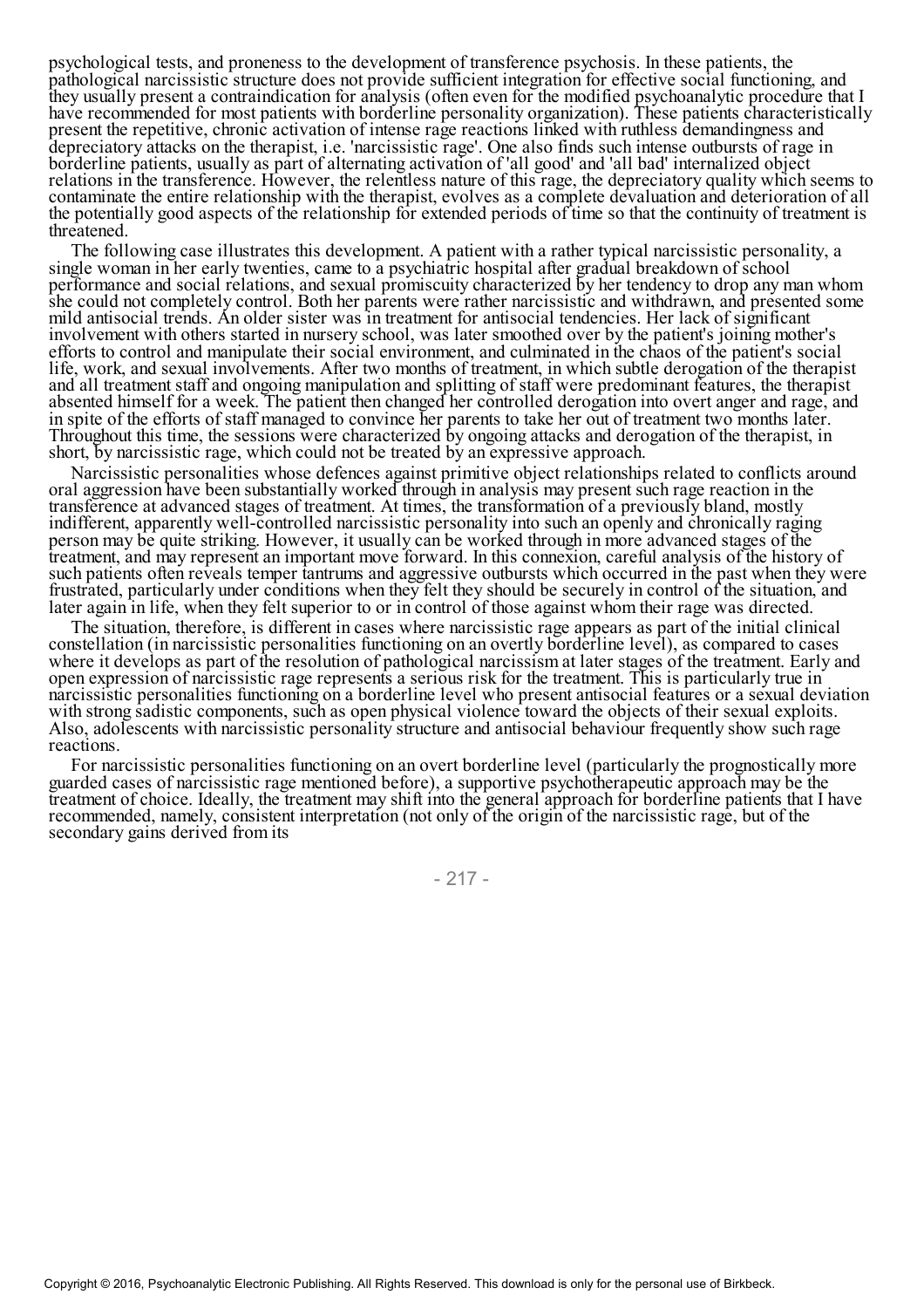expression in the transference), and limit setting when such secondary gain cannot be avoided by interpretive means alone. When it is possible to structure the external life of the patient in such a way that acting out of narcissistic rage can be controlled and the treatment situation protected so that the analyst can maintain a relatively neutral stance, a systematic interpretation of the defensive functions of the expression of aggression toward the analyst may be possible, with ultimate resolution of the narcissistic rage. In addition to direct expression of primitive aggression, such rage reactions may have the defensive function of protecting the patient against primitive fears of the analyst, or against overwhelming guilt toward him, or against separation anxiety.

In patients with narcissistic personalities in which narcissistic rage develops during later stages of the treatment it is usually less difficult to analyse the origin and functions of rage in the transference. The patient's angry outbursts over minor frustrations, real or fantasied, fromthe analyst may be an important move forward fromthe previously subtle devaluations of the analyst so characteristic of narcissistic resistances. To angrily devalue the analyst in an effort to eliminate himas an important object who would otherwise be feared and envied, and on whomthe patient so desperately needs to rely, is a characteristic function of the rage reaction. The analyst's internal security and his conviction in what he has to offer realistically to the patient are very important in reassuring the patient against his fantasies of the overwhelming nature of his own aggression.

In summary, then, the pathological grandiose self compensates for the generally 'ego weakening' effects of the primitive defensive organization, a common characteristic of narcissistic personalities and patients of a borderline personality organization, and explains the fact that narcissistic personalities may present an overt functioning which ranges fromthe borderline level to that of better integrated types of character pathology. The differential diagnosis of narcissistic personalities fromother types of character pathology can usually be arrived at in a careful analysis of the clinical features; I have examined in earlier papers the differential diagnosis of narcissistic personalities with hysterical personalities, infantile personalities, and obsessive compulsive personalities **(Kernberg, 1967)**, **(1970a)**, **(1970b)**. In cases where doubts persist, or the diagnosis cannot be made before the initiation of treatment, the characteristic development of a narcissistic transference differentiates narcissistic personalities fromthe usual transference neurosis of other cases. On this point, I think, Kohut and I agree.

# **THE RELATIONSHIP OF NORMAL TO PATHOLOGICAL NARCISSISM**

# **Developmental arrest or pathological development?**

Kohut **(1971)** thinks that narcissistic personalities remain 'fixated on archaic grandiose self-configurations and/or on archaic, overestimated, narcissistically cathected objects' (p. 3). He clearly establishes (p. 9) a continuity of pathological and normal narcissism, in which the grandiose self represents an archaic formof what normally, and in the course of treatment, may become the normal self in a continuous process. His analysis focuses almost exclusively on the vicissitudes of development of libidinal cathexes, so that his analysis of pathological narcissismis essentially unrelated to any examination of the vicissitudes of aggression. Kohut **(1971)** states (p. xv): 'Specifically, this study concentrates almost exclusively on the role of the libidinal forces in the analysis of narcissistic personalities; the discussion of the role of aggression will be taken up separately.' In addition, Kohut examines narcissism so predominantly from the viewpoint of the quality of the instinctual charge, that he seems to imply the existence of two entirely different, narcissistic and object-oriented, libidinal instincts determined by intrinsic qualities rather than by the target (self or object) of the instinctual investment. In his words (p. 26): 'Narcissism, within my general outlook, is defined not by the target of the instinctual investment (i.e. whether it is the subject himself or other people) but by the nature or quality of the instinctual charge.' He repeats the essence of this statement later (p. 39, footnote) and considers the development of object love largely independent from that of lower to higher forms of narcissism (pp. 220, 228, 297). Kohut conveys the impression that he

- 218 -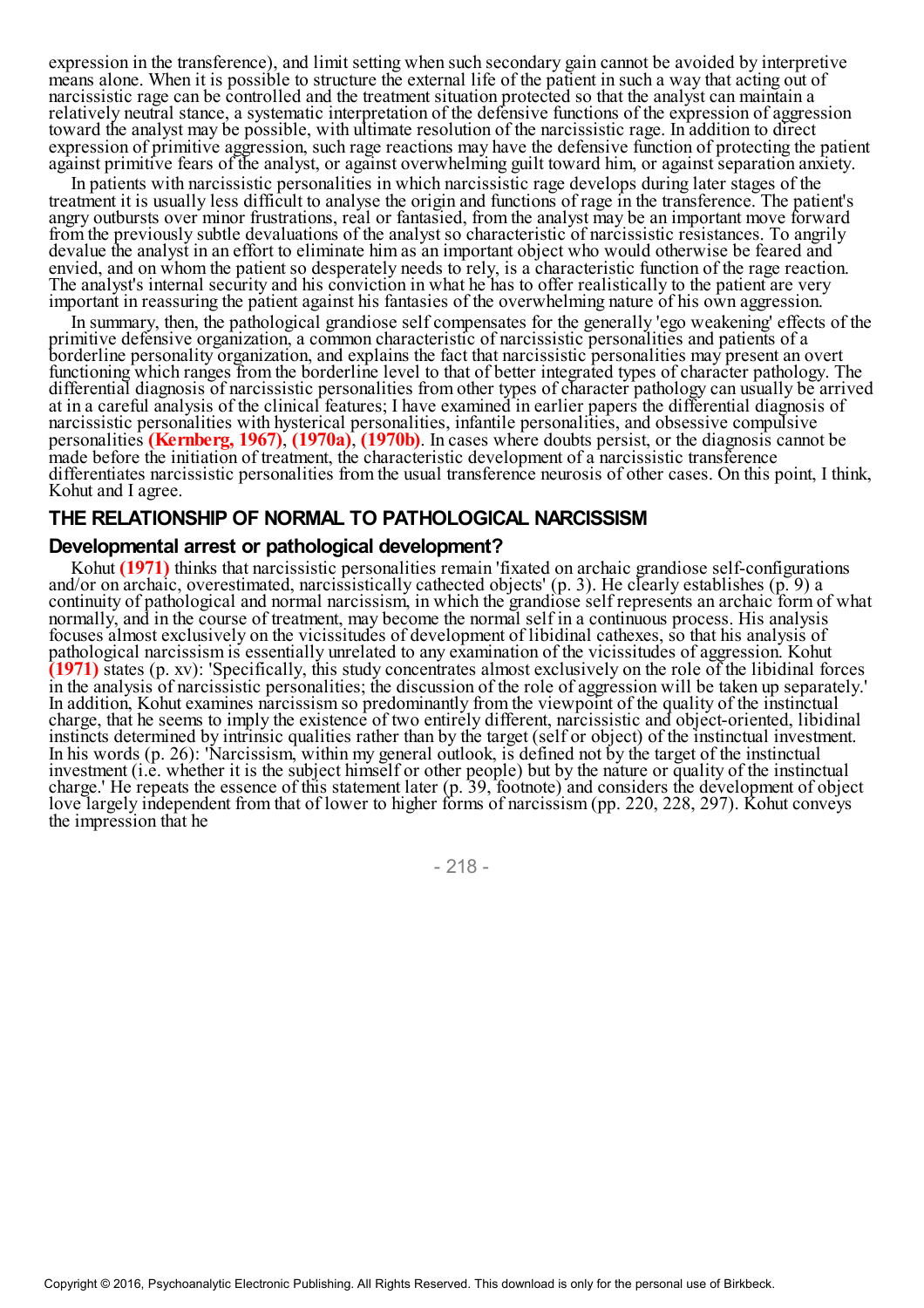analyses the vicissitudes of normal and pathological narcissismand of normal and pathological object relationships as mostly dependent upon the quality of libidinal cathexes rather than in terms of the vicissitudes of internalized object relations.

I disagree with these viewpoints, and like Jacobson **(1964)**, Mahler **(1968)** and van der Waals **(1965)**, I think that one cannot divorce the study of normal and pathological narcissismfromthe vicissitudes of both libidinal and aggressive drive derivatives, and fromthe development of structural derivatives of internalized object relations **(Kernberg, 1971b)**, **(1972)**. In what follows, I will provide clinical material as well as theoretical considerations in support of the following viewpoints:

- 1. The specific narcissistic resistances of patients with narcissistic personalities reflect a pathological narcissismwhich is different fromboth the ordinary, adult narcissismand fromfixation at or regression to normal infantile narcissism. The implication is that narcissistic resistances that develop in the course of interpretation of character defences in patients other than narcissistic personalities are of a different nature, require a different technique, and have a different prognostic implication than narcissistic resistances of patients presenting pathological narcissism.
- 2. Pathological narcissismcan only be understood in terms of the combined analysis of the vicissitudes of libidinal and aggressive drive derivatives. Pathological narcissismdoes not simply reflect libidinal investment in the self in contrast to libidinal investment in objects, but libidinal investment in a pathological self-structure. This pathological self has defensive functions against underlying libidinally invested and aggressively invested primitive self and object images which reflect intense, predominantly pregenital conflicts around both love and aggression.
- 3. The structural characteristics of narcissistic personalities cannot be understood simply in terms of fixation at an early level of development, or lack of development of certain intrapsychic structures. They are a consequence of the development of pathological (in contrast to normal) differentiation and integration of ego and superego structures, deriving frompathological (in contrast to normal) object relationships.

To summarize these three viewpoints into one overall statement: Narcissistic investment (i.e. investment in the self), and object investment (that is, investment in representation of others and in other human beings), occur simultaneously, and intimately influence each other, so that one cannot study the vicissitudes of narcissism without studying the vicissitudes of object relationships, in the same way one cannot study the vicissitudes of normal and pathological narcissismwithout relating the development of the respective internalized object relations to both libidinal and aggressive drive derivatives.

# **Differential qualities of infantile and pathological narcissism**

What follows are some pertinent clinical observations. The differential diagnosis of narcissistic personalities with obsessive, depressive-masochistic, and hysterical personalities (i.e. of the relatively better functioning narcissistic patients with other types of character pathology) illustrates how narcissistic patients not only seemto love themselves excessively, but do so in a rather poor, often self-demeaning way, so that one concludes that these patients do not treat themselves better than the other people with whomthey have relationships. Their conviction of being 'phony', their deep lack of confidence in anything basically good and worthwhile that could emerge fromhonest self-exploration, and their occasionally surprising neglect and disregard for their 'public image' in terms of honesty, decency and convictions about values, are poor ways of loving oneself.

The following features distinguish pathological narcissism from the normal narcissism of small children: (1) The grandiose fantasies of normal small children, their angry efforts to control mother and to keep themselves in the centre of everybody's attention, have by far a more realistic quality than is the case of narcissistic personalities. (2) The small child's overreaction to criticism, failure, and blame, as well as his need to be the centre of attention, admiration and love, coexist with simultaneous expression of genuine love and gratitude, and interest in his object at times when he is not frustrated,

- 219 -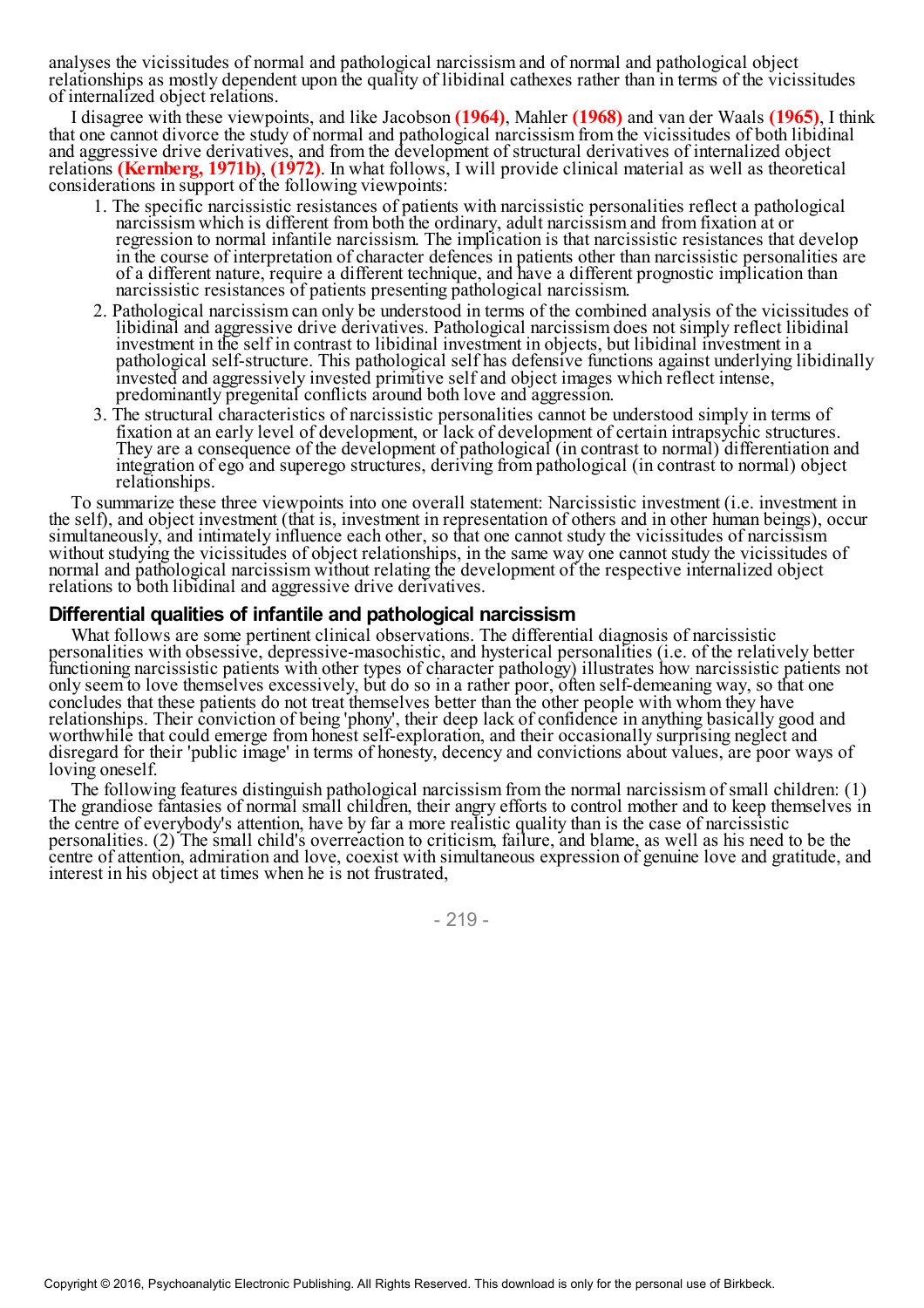and above all, with the capacity to trust and depend upon significant objects. A two and a half year old child's capacity to maintain a libidinal investment in mother during temporary separations is in striking contrast to the narcissistic patients' inability to depend upon other people (including the analyst) beyond immediate need gratification. (3) Normal infantile narcissismis reflected in the child's demandingness related to real needs, while the demandingness of pathological narcissism is excessive, cannot ever be fulfilled, and regularly reveals itself to be secondary to a process of internal destruction of the supplies received. (4) The coldness and aloofness of patients with pathological narcissismat times when their capacity for social charmis not in operation, their tendency to disregard others except when temporarily idealizing themas potential sources of narcissistic supply, and the contempt and devaluation prevalent in most of their relationships are in striking contrast to the warmquality of the small child's self-centredness. Pursuing this observation into the historical analysis of narcissistic patients, one finds fromthe age of two to three years a lack of normal warmth and engagement with others, and an easily activated, abnormal destructiveness and ruthlessness.

(5) The normal infantile narcissistic fantasies of power and wealth and beauty which stemfromthe preoedipal period do not imply an exclusive possession of all that is valuable and enviable in the world; the normal child does not need that everybody should admire him for being the exclusive owner of such treasures; but this is a characteristic fantasy of narcissistic personalities. In normal infantile narcissism, fantasies of narcissistic triumph or grandiosity are mingled with wishes that acquisition of these values will make the child lovable, acceptable by those whomhe loves and by whomhe wants to be loved.

The implication of all this is that pathological narcissismis strikingly different fromnormal narcissism.

#### **Manifestations of pathological narcissism in the analytic situation**

In the transference, one main function of the narcissistic resistances of narcissistic personalities is to deny the existence of the analyst as an independent, autonomous human being, without a simultaneous fusion in the transference such as can be observed with more regressed patients. It is as if the analyst were tolerated in a type of 'satellite existence'; over many months and years there are likely to be frequent role reversals in the transference relationship, without any basic change in the total transference constellation. The grandiose self permits the denial of dependency on the analyst. Regularly, however, when it has been possible to work through this defensive constellation, it turns out that this denial of dependency on the analyst does not represent an absence of internalized object relations or of the capacity to invest in objects, but a rigid defence against more primitive, pathological object relations centred around narcissistic rage and envy, fear and guilt because of this rage, and yet a desperate longing for a loving relationship that will not be destroyed by hatred. This defensive constellation is strikingly different fromthe activation of narcissistic defences in other types of character pathology.

In patients who do not have the narcissistic personality structure, resentment toward the analyst, disappointment reactions, feelings of shame and humiliation in the process of character analysis are temporary and less intense; and their reactions coexist with a clear capacity for dependence upon the analyst as indicated by separation anxiety or mourning reactions in the transference. In contrast, generalized devaluation and contempt of the analyst are prevalent in the case of narcissistic personalities, often rationalized as 'disappointments'. There is a persistent absence of separation anxiety or mourning reactions at weekends, vacation, or illness of the analyst, so that even at times of apparent idealization of the analyst the difference between such idealization and that which obtains in other transferences is striking.

Expression of anger and rage in the course of the predominantly negative transference related to the analysis of character defences in nonnarcissistic patients will not bring about the massive devaluation of the analyst which is typical of narcissistic personalities. The alternation of childlike demands in times of anger with manifestations of love, gratitude, and guilt-activated idealization characteristic of nonnarcissistic patients, gives an entirely different

- 220 -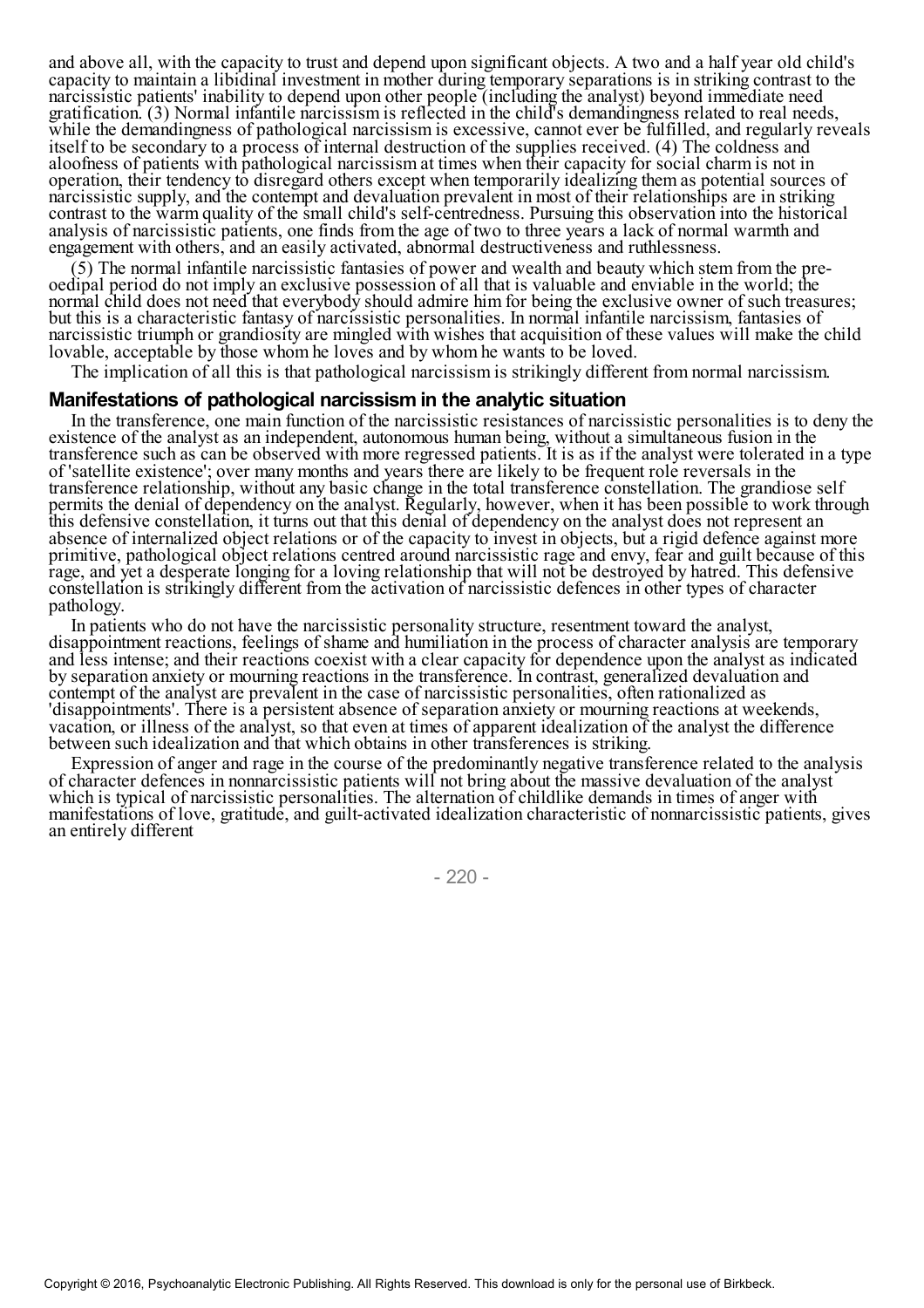quality to the transference. Narcissistic personalities' curiosity about the analyst's life in areas other than those related to the immediate needs of the patient is often absent for many months or years. The presence of what on the surface seems 'normal' (although infantile) idealization simultaneous with almost complete obliviousness toward the analyst alerts us to the difference between normal and pathological idealization. The absence of the capacity to depend upon others on the part of narcissistic personalities, in contrast to the clinging dependency and persistent capacity for a broad spectrum of object relations in borderline patients, contributes fundamentally to the differential diagnosis of narcissistic personalities functioning on an overt borderline level fromusual borderline patients. Other elements in this differential diagnosis are the specific characteristics of pathological idealization, the prevalence of omnipotent control and particularly of contempt and devaluation, and the narcissistic withdrawal in the case of narcissistic personalities. Again, the analytic situation provides abundant clinical evidence of a fundamental difference between normal infantile narcissism, fixation at infantile narcissismtypical of patients with character pathology other than narcissistic personalities, and the pathological narcissismof narcissistic personalities.

### **Genetic considerations**

This difference becomes even more striking when, in the course of psychoanalytic treatment, the genetic determinants of these patients' narcissistic resistances and related character defences are analysed. Such genetic analysis reveals that in contrast to fixation at infantile narcissistic stages of development directly related to frustrations and failures of the mothering figure and other significant childhood objects, narcissistic personalities repeat in the transference early processes of devaluation of significant external objects and of their intrapsychic representations as a secondary elaboration and defence against underlying conflicts around oral rage and envy. They need to destroy the sources of love and gratification in order to eliminate the source of envy and projected rage, while simultaneously withdrawing into the grandiose self which represents a primitive refusion of the idealized images of the parental figures and idealized images of the self, so that they escape from a vicious circle of anger, frustration and aggressive devaluation of the potential source of gratification at the cost of serious damage to internalized object relations. In short, devaluation processes rationalized as 'disappointment' reactions in the transference repeat pathological devaluation of parental images, while the defensive structure of the grandiose self actualizes the pathological condensation of components stemming from object relationships reflecting those conflicts.

I mentioned in an earlier paper **(Kernberg, 1970a)** that it is an open question to what extent inborn intensity of aggressive drive participates in this picture, and that the predominance of chronically cold, narcissistic and at the same time overprotective mother figures appears to be the main etiological element in the psychogenesis of this pathology. The inclusion of the child in the narcissistic world of mother during certain periods of his early development creates the predisposition for the 'specialness' of the child, around which the fantasies of the grandiose self become crystallized. The narcissistic character defences protect the patient not only against the intensity of his narcissistic rage, but also against his deep convictions of unworthiness, his frightening image of the world as being devoid of food and love, and his self-concept of the hungry wolf out to kill, eat and survive. All these fears are activated in the transference at the time when the patient begins to be able to depend upon the analyst. The patient now fears his destructive envy of the analyst, and he is uncertain whether his need for love will survive or be stronger than his aggressive onslaughts on the analyst. These developments determine an intensively ambivalent and frightening transference paradigmwhich needs to be worked through.

#### **Types of idealization and the relationship of narcissistic idealization to the grandiose self**

Regarding the nature of the defensive operations in pathological narcissism, I have already alluded to the fact that these patients' idealization of the analyst is markedly different fromthe primitive idealization of borderline patients, and fromthe idealization that occurs in other types

- 221 -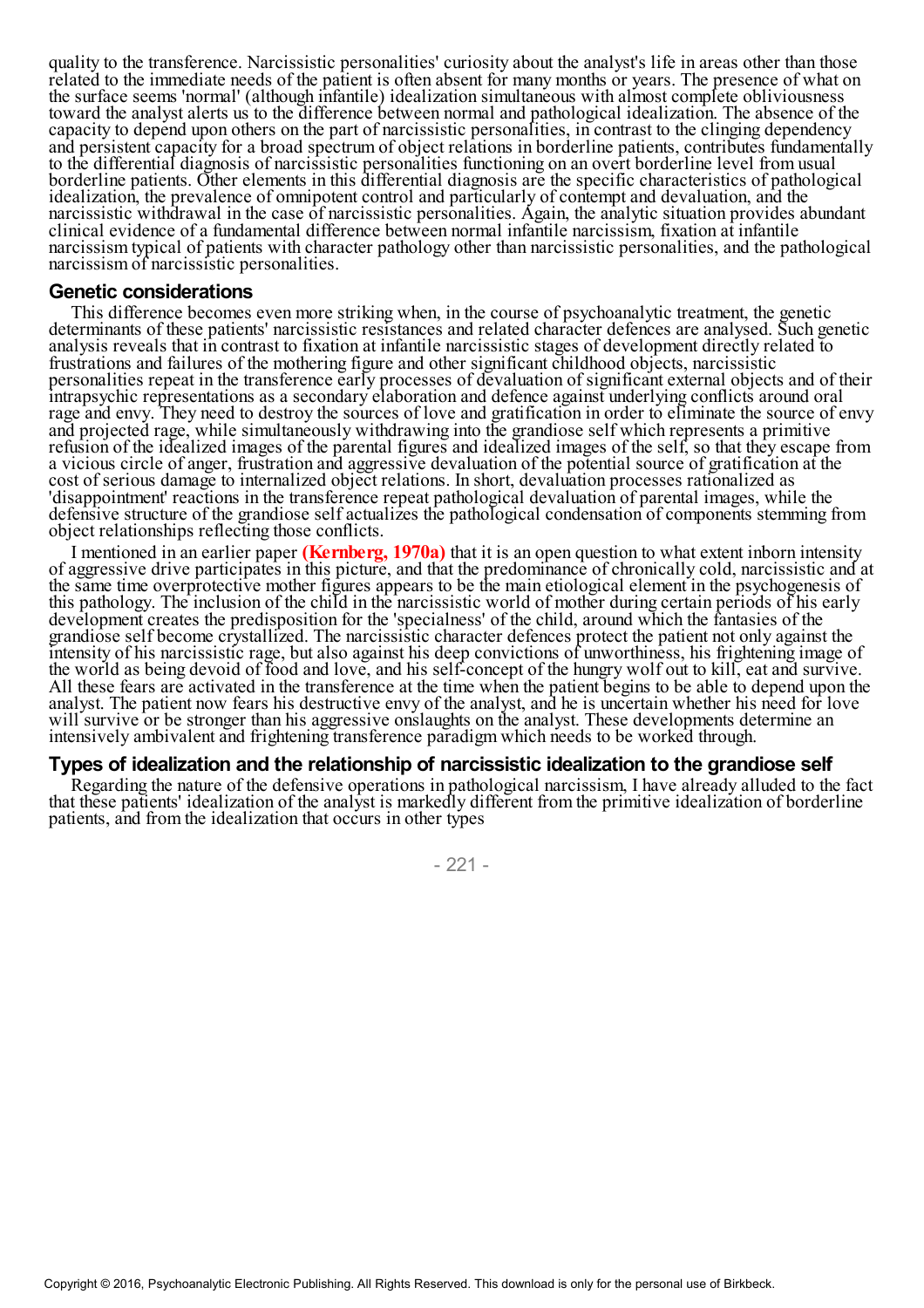of character pathology. Borderline conditions are characterized by what I have called 'primitive idealization', namely an unrealistic, 'all good' image of the analyst as a primitive good, powerful gratifying object, used as a protection against the 'contamination' of the analyst with paranoid projections of an 'all bad', sadistic, primitive object. In other words, this primitive level of idealization is related to the predominance of splitting mechanisms. In contrast, in the non-narcissistic types of character pathology and the symptomatic neuroses, the idealization of the analyst as a good, loving, forgiving parental image is related to the patient's ambivalence, his guilt and concern over the simultaneous presence of both intense love and hatred for the analyst. At this higher level of idealization, the analyst is seen as a parental figure who is all-understanding and tolerant and who loves the patient in spite of his 'badness'. This higher level of idealization is followed by the still more mature type of idealization which includes the projection on to the idealized objects of higher level superego functions dealing with abstract, depersonified value systems: in essence, a normal phenomenon which is characteristic particularly of adolescence and falling in love.

These different types of idealization can be seen as a continuum, fromnormal primitive to normal adult functioning. All of them, however, are in striking contrast to the idealization of the narcissistic personality, which reflects the projection on to the analyst of the patient's grandiose self. The narcissistic patient extends his own grandiosity to include the analyst, and thus, while apparently free associating in the presence of the analyst, really talks to himself expanded into a grandiose 'self-observing' figure to which the patient becomes, temporarily, an attachment or satellite. It needs to be stressed that insofar as the patient 'withdraws' that idealization at the end of the hour, and shows a complete absence of real dependency on the analyst, there is no real merger taking place, thus indicating the difference of this reaction frommore primitive self–object fusion which characterizes what Jacobson **(1954)** calls psychotic identification and Mahler **(1968)** described as the symbiotic phase of development. Rather than a fusion of self and object image reflecting regression to a very early level of development at which ego boundaries have not yet stabilized, reality testing in a strict sense is maintained in the hours, and transference psychosis does not develop.

Also, insofar as the idealization of the analyst does not alternate with intense projection of a 'bad object' on to him(as in the usual borderline conditions), nor involve guilt and reparation (as in normal infantile types of idealization during transference neurosis), narcissistic idealization is a pathological process rather than a normal developmental stage. The genetic origins of this pathology must be located somewhere in between the stage of self–object differentiation (i.e. beyond the level of development characteristic of the psychoses) and the stage of normal integration of self-images into a normal self-structure and of object images into integrated object representations (i.e. the object-relations-derived structures underlying the usual forms of character pathology and symptomatic neuroses). Insofar as a pathological, grandiose self is projected on to the analyst and the patient's 'empathy' with that projected self remains, and he attempts to exert maximumcontrol to have the analyst follow exactly what is required in order to maintain the projection and to avoid the emergence of the analyst as an independent, autonomous object, this entire defensive operation reflects what I have described operationally (reformulating Melanie Klein's use of this term) as 'projective identification' **(1967)**, another characteristic mechanismof borderline conditions and narcissistic personalities. The practical consequences of the patient's continuing efforts to force the analyst to behave exactly as the patient needs to see himcorrespond quite closely to Kohut's descriptions of the mirror transference. What I want to stress again, however, is the specific, peculiar nature of the constellation of pathological narcissismin contrast to narcissistic developments in other types of pathology.

Kohut's thinking about narcissistic idealization is in contrast to the foregoing formulation. He sees narcissistic personalities as suffering froma lack of optimal internalization of the archaic, rudimentary self–object—the idealized parent imago **(1971pp. [37–47\)](http://www.pep-web.org/document.php?id=zbk.049.0001a#p0037)**. He stresses that the small child's idealizations belong genetically and dynamically into a narcissistic context, a

- 222 -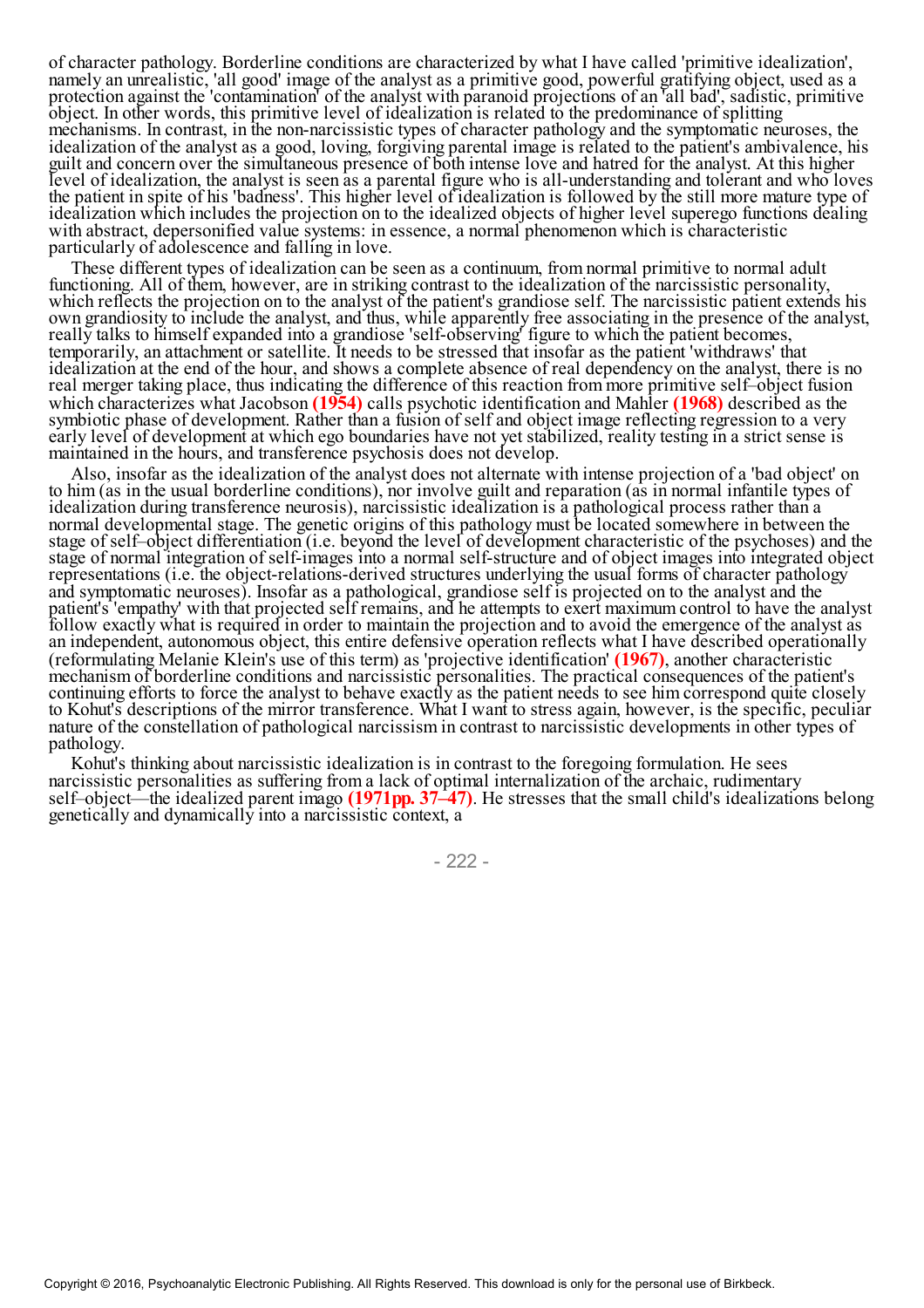proposition which makes sense in the context of Kohut's stress that it is the quality of the libidinal cathexes and not the target of the instinctual investment which determines whether an internalization is basically narcissistic or object oriented. Because of traumatic loss of the idealized object, or a traumatic disappointment in it, optimal internalization does not take place, and, Kohut suggests:

The intensity of the search for and of dependency on these objects is due to the fact that they are striven for as a substitute for the missing segments of the psychic structure. They are not objects (in the psychological sense of the term) since they are not loved or admired for their attributes, and the actual features of their personalities, and their actions, are only dimly recognized. They are not longed for but are needed in order to replace the functions of a segment of the mental apparatus which had not been established in childhood (pp. 45–6).

In short, he suggests that the idealizing transference of narcissistic personalities corresponds to a fixation at an archaic level of normal development.

In my view, the idealizing transference reflects a pathological type of idealization, and corresponds to the massive activation of the grandiose self in the transference. Thus, what Kohut calls the mirror transference, and what he calls idealizing transference correspond in my thinking to the alternative activation of components belonging essentially to a condensed, pathological self. This self stems fromthe fusion of some aspects of the real self, the ideal self, and the ideal object. This condensation is pathological, and does not simply represent fixation at an early stage of development. Kohut himself, in referring to the idealized parent imago, refers to it as an archaic, rudimentary 'self–object', and describes 'typical regressive swings' during the analysis of narcissistic personality disorders (cf. 1971, diagram 2p. 97, illustrating how shifts occur from idealizing **transference to activation of grandiosity in the patient)**. I have found the alternative projection of the grandiose self on to one participant of the analytic relationship, while the other one represents the remnants of the real self incorporated as it were in a magical union with the idealized partner, a regular feature of narcissistic resistances.

In my view, the early idealization of the analyst in the transference does not constitute a paradigmessentially different fromthe projection of the grandiose self on to him, and frequently contains many elements of the characteristics of the grandiose self. In addition, in the early stages of the analysis, idealization of the analyst serves to re-create the patient's usual incorporative relationships with potential sources of gratification, the idealization of such sources representing the gratifying fantasies that other people, in this case the analyst, still have something valuable that the patient has not yet incorporated and that he needs to make his. The early idealization is also a defence against the danger of emergence of intense envy, and against the processes of devaluation of the analyst. Devaluation of the analyst may protect the patient against envy, but it also destroys his hope of receiving something new and good, and, on a deeper level, reconfirms his fear of not ever being able to establish a mutually loving and gratifying relationship.

Thus, in the early stages of analysis, narcissistic patients typically develop fantasies that their analyst is the best analyst that exists; they do not need to envy any other patients having another analyst; they are the only patients of the analyst, or at least the most interesting patient whomthe analyst prefers over all others, etc. Gradually, the idealized features of the analyst, which at first reflect rather conventionally ideal attributes, shift into directions which reveal a particular nature of the patient's grandiose self. Throughout this entire process, switches occur during which the otherwise ideal analyst is supposedly lucky to have such an unusual patient, and the patient can be reassured of the analyst's exclusive interest because no other patient of any other analyst could match such a gratifying analytic experience, etc. This sudden shift fromperiods in which the analyst is seen as a perfect, God-like creature, into a complete devaluation of the analyst and self-idealization of the patient, only to revert later to the apparent idealization of the analyst while the patient experiences himself as part of the analyst, indicate the intimate connexions of the components of the overall condensed structure—the grandiose self—which characterizes narcissistic resistances. The analysis of all these components of this pathological structure

- 223 -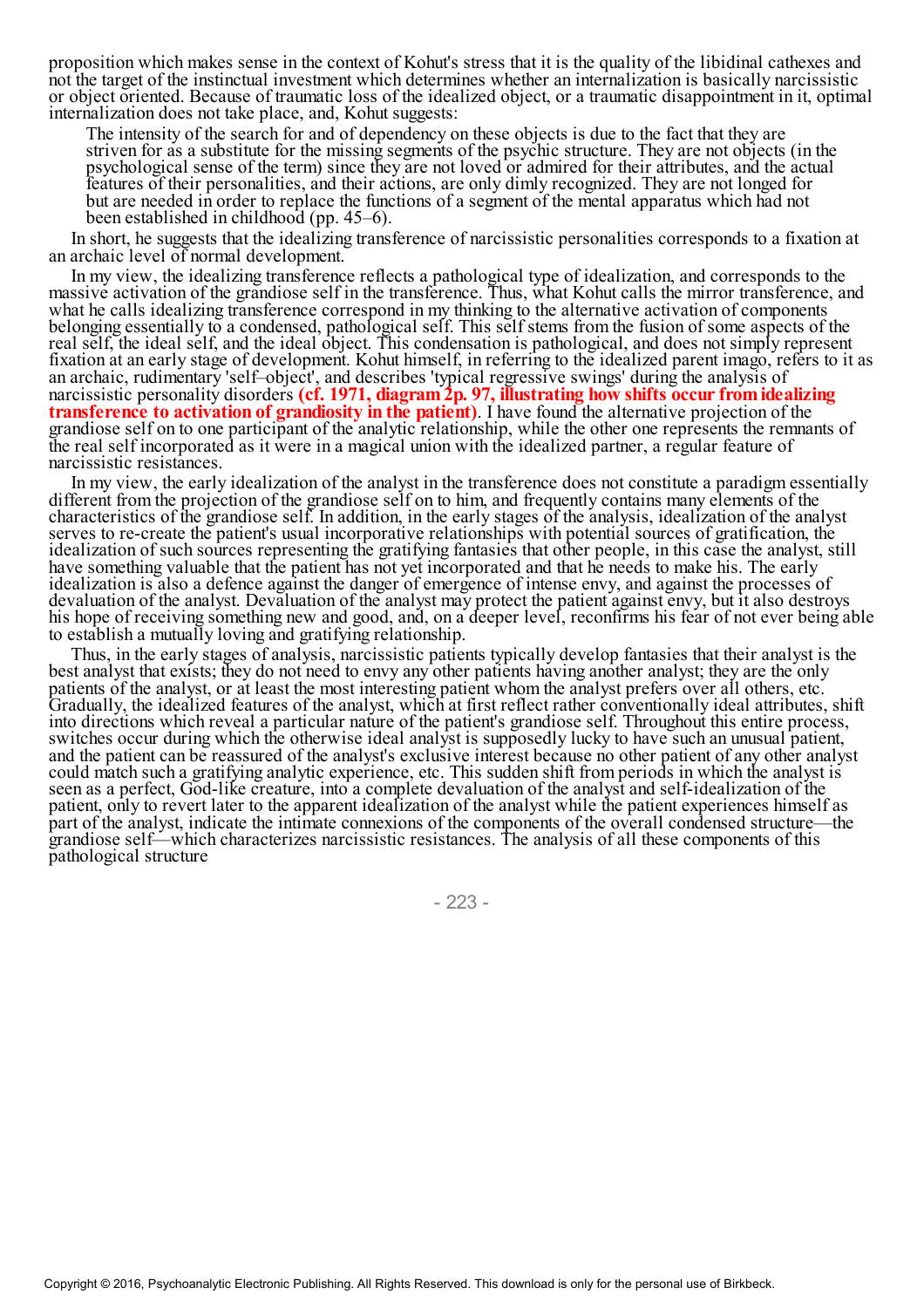reveals defensive functions against the emergence of direct oral rage and envy, against paranoid fears related to projection of sadistic trends on the analyst (representing a primitive, hated and sadistically perceived mother image), and against basic feelings of terrifying loneliness, hunger for love, and guilt over the aggression directed against the frustrating parental images.

One patient, a fellow professional in treatment with a colleague, felt in the early stages of his treatment that his psychoanalyst had a perfect technique of interpretation. Fromwhat he said he had heard and fromhis own observations about his analyst, he construed the picture of a very thorough, meticulous, somewhat cold and distant but perfectionistic technician, who would see to it that all of the patient's defences and conflicts would be resolved systematically in the right order. The patient gradually elaborated this vision of his analyst into that of a man who was absolutely certain of himself, incorruptible, rigid but completely stable and reliable, who would not let emotions get in his way, and would interrupt the patient with scientific precision only when and if needed. He felt very reassured by this image of perfection, and one might have thought that this transference constituted an idealization of the analyst as an external object. However, it gradually turned out that the patient had been reading the technical work of a leading psychoanalyst fromanother city, with the intention of shifting fromthe present analyst to the other one in case he discovered any shortcoming in his present analyst. In a subtle way, he attempted to force his analyst into conforming with his picture of the perfect analysing machine, with the qualities of coldness, distance, and olympian untouchability emerging as the main features. This patient presented characterological attitudes very similar to those of the analyst of his fantasies, and had a distant and unfeeling attitude about his own patients while attempting to copy the technique of this analyst. The patient was very proud of his careful, precise, intellectual approach; he also became extremely irritated when anybody invaded what he considered his personal space or time. He presented strong disappointment reactions when the analyst did not conformto the patient's self-image, or when the analyst would give indications of personality characteristics different fromthose known and particularly understood by the patient thus threatening himwith the presence of an independent, autonomous person. This case illustrates the intimate connexion of the idealization of the analyst as representing part of the patient's grandiose self, and the related pathological nature of the idealization process.

#### **Structural characteristics and origins of the grandiose self**

What are the structural origins and functions of the pathologically condensed grandiose self? In my view, idealized object images which normally would be integrated into the ego ideal and as such, into the superego, are condensed instead with the self-concept. As a result, normal superego integration is lacking, ego–superego boundaries are blurred in certain areas, and unacceptable aspects of the real self are dissociated and/or repressed, in combination with widespread, devastating devaluation of external objects and their representations. Thus, the intrapsychic world of these patients is populated only by their own grandiose self, by devaluated, shadowy images of self and others, and by potential persecutors representing the non-integrated sadistic superego forerunners, as well as primitive, distorted object images on to whomintense oral sadismhas been projected. It needs to be stressed again that these developments occur at a point when self and object images have been sufficiently differentiated fromeach other to assure stable ego boundaries, so that the pathological condensation occurs after the achievement of the developmental line which separates psychotic fromnon-psychotic structures. Thus created, the pathological grandiose self permits a certain integration of the ego providing a better overall social adaptation than achieved by borderline patients in general. The splitting of the self characteristic of borderline patients is thus compensated for, but at the price of a further deterioration of object relationships, the loss of the capacity to depend, and an ominous capacity for self-protection from emotional conflicts with others by withdrawing into the splendid, grandiose isolation which gives the specific seal to the narcissistic organization.

Another consequence of these developments is that, insofar as superego elements and ego

- 224 -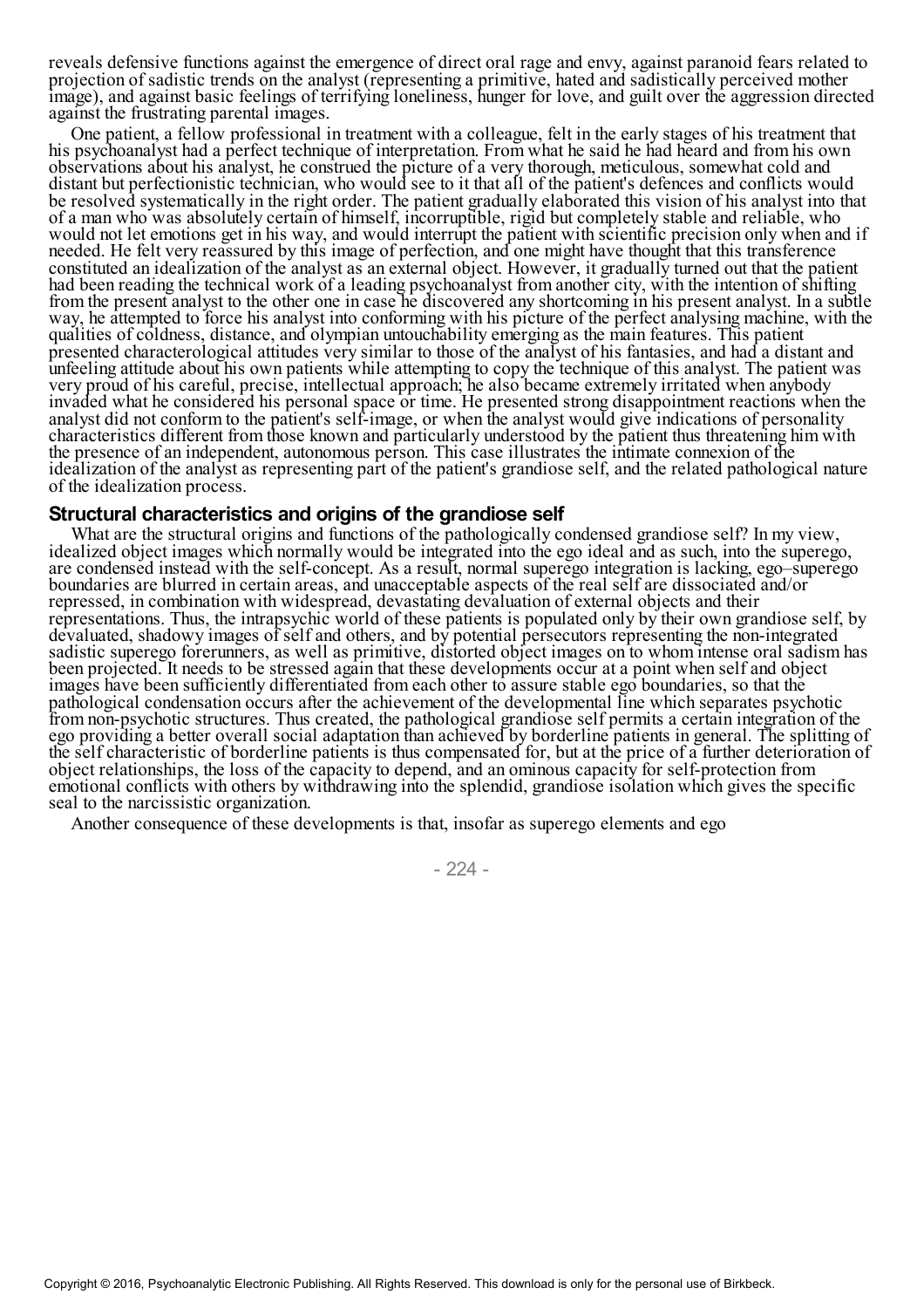elements are condensed into the grandiose self, certain superego elements will not be available for superego integration, particularly the normal components of the ego ideal. Under these circumstances, the sadistic forerunners of the superego predominate, and superego integration would represent a terrible danger for the ego of pressure froma sadistic, primitive superego. Also, as the normal integration of the ego ideal with other superego structures is missing, the forerunners of later value systems are also missing, and so is the precondition for the internalization of later superego components, mainly the more realistic parental images derived from oedipal conflicts which normally constitute a major cement of superego integration **(Jacobson, 1964)**. Devaluation of the parents, rationalized as disappointment reactions, is also fostered by this defective development of advanced superego functions, and further interferes with the normal integration of value systems as part of the total personality and the related development of sublimatory potentials.

The final, and most crucial consequence of the establishment of the grandiose self, is the rupture of the normal polarity of self and object images which have been part of the internalized units which fixate and reproduce satisfactory relations with others. The grandiose self permits the denial of dependency on others, protects the individual against narcissistic rage and envy, creates the precondition for ongoing depreciation and devaluation of others, and contributes to distort both the future narcissistic and object investments of the patient.

For all these reasons, pathological narcissismcannot be considered simply a fixation at the level of normal primitive narcissism. Normal narcissismstems fromthe libidinal investment in an originally undifferentiated self and object image fromwhich later, libidinally invested self and object images will develop. These will eventually determine an integrated self, which incorporates libidinally determined and aggressively determined self-images under the predominance of the libidinally determined ones. This integrated self is surrounded by integrated object representations which in turn reflect the integration of earlier, libidinally invested and aggressively invested object images, the integration also occurring under the predominance of predominantly libidinal object images. In pathological narcissismthis normal 'representational world' **(Sandler & Rosenblatt, 1962)** is replaced by a pathological constellation of internalized object relations.

Thus, in contrast to Kohut's view about the nature of the superego pathology in narcissistic personalities, I think these cases do not simply reflect a lack of development of the idealized fore-runners of the superego (the components of the ego ideal), but the pathological condensation of such fore-runners with ego components. Thus, normal ego and superego boundaries are blurred, and the development of primitive superego structures into an advanced, normal superego is interfered with. There is not merely a 'lack' of internalization of certain normal idealized superego forerunners, but an active distortion of themsimultaneously with pathological devaluation of the external objects. In more general terms, there is not simply an 'absence' of certain structures, but a pathological development of earlier structures so that the later normal ones cannot develop.

## **PSYCHOANALYTIC TECHNIQUE AND NARCISSISTIC TRANSFERENCE**

If I understand himcorrectly, Kohut's overall strategy of technique aims at permitting the establishment of a full narcissistic transference, especially the unfolding of the mirror transference reflecting the activation of the grandiose self. He implies that this transference development completes a normal process that has been arrested, namely that of the internalization of the ideal self-object into the superego and the related growth fromprimitive into mature narcissism. Kohut suggests that 'during those phases of the analysis of narcissistic character disturbance when an idealizing transference begins to germinate, there is only one correct analytic attitude: to accept the admiration' **(1971p. [264\)](http://www.pep-web.org/document.php?id=zbk.049.0001a#p0264)**. The analyst, Kohut adds,

interprets the patient's resistances against the revelation of his grandiosity; and he demonstrates to the patient not only that his grandiosity and exhibitionismonce played a phase-appropriate role but that they must now be allowed access to consciousness. For a long period of the analysis, however, it is almost always deleterious for the analyst to emphasize the irrationality of the patient's

- 225 -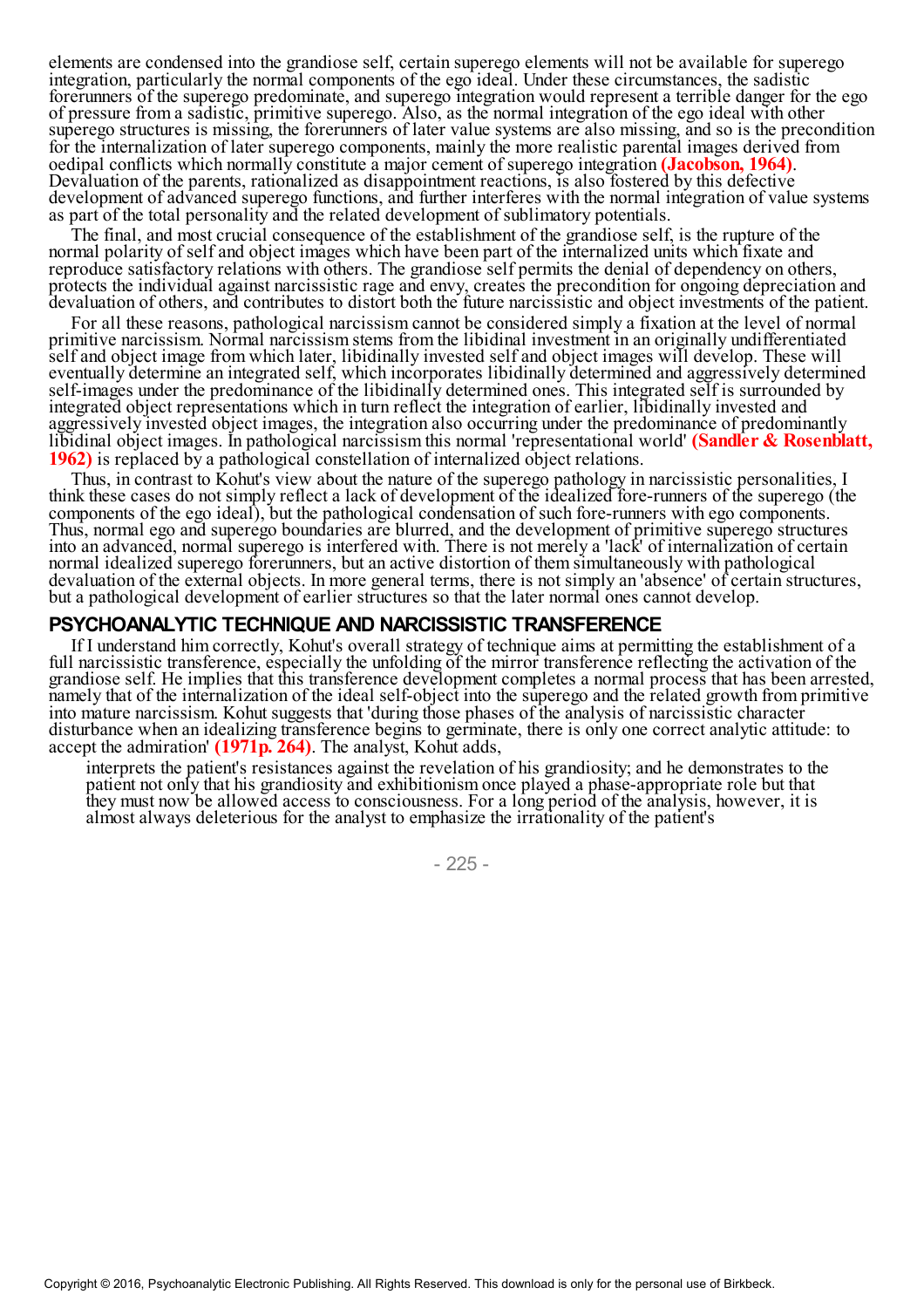grandiose fantasies or to stress that it is realistically necessary that he curb his exhibitionistic demands. The realistic integration of the patient's infantile grandiosity and exhibitionismwill in fact take place quietly and spontaneously (though very slowly) if the patient is able, with the aid of the analyst's empathic understanding for the mirror transference, to maintain the mobilization of the grandiose self and to expose his ego to its demands **(1971p. [272\)](http://www.pep-web.org/document.php?id=zbk.049.0001a#p0272)**.

Kohut acknowledges, 'At first hearing I might seemto be stating that, in instances of this type, the analyst must indulge a transference wish of the analysand; specifically, that the patient had not received the necessary emotional echo or approval fromthe depressive mother, and that the analyst must now give it to her in order to provide a "corrective emotional experience"' (p. 290). In objecting to this interpretation, Kohut states, 'Although for tactical reasons (e.g. in order to insure the cooperation of the segment of the patient's ego), the analyst might in such instances transitorily have to provide what one might call a reluctant compliance with the childhood wish, the true analytic aim is not indulgence but mastery based on insight, achieved in a setting of tolerable analytic abstinence' (p. 291).

In discussing the results of his approach, he states, 'The primary and essential results of the psychoanalytic treatment of narcissistic personalities lie within the narcissistic realm, and the changes achieved, constitute in the majority of cases, the most significant and therapeutically decisive results' (p. 298). He considers the increase and the expansion of the patient's capacity for object love as 'the most prominent non-specific change' (p. 296), and says that 'the increasing availability of object-instinctual cathexes as the analysis proceeds usually does not indicate that a change of the mobilized narcissisminto object love has taken place; it is rather due to a freeing of formerly repressed object libido; i.e. it is the result of therapeutic success in sectors of secondary psychopathology (transference neurosis) in a patient who is primarily suffering froma narcissistic personality disorder' (pp. 296-7).

In my view, Kohut's approach neglects the intimate relationships between narcissistic and object related conflicts, and the crucial nature of conflicts around aggression in the psychopathology of patients with narcissistic personality. While I certainly agree that it is important to permit a full development of the transference rather than prematurely interpreting it, and that the analyst needs to avoid—as in all analytic cases<br>—any moralistic attitude regarding the inappropriate nature of the patient's grandiosity, Kohut's approach —any moralistic attitude regarding the inappropriate nature of the patient's grandiosity, Kohut's approach may<br>unwillingly foster an interference with the full development of the negative transference aspects, maintain the patient's unconscious fear of his envy and rage, and thus hinder the working through of the pathological, grandiose self. Kohut implies that the mirror transferences which reflect the activation of the grandiose self must be tolerated to permit its full development, because otherwise the narcissistic grandiosity may be driven underground. It seems to me that systematic analysis of the positive and negative aspects of the patient's grandiosity froman essentially neutral position better achieves the goal of full activation of the narcissistic transference.

I agree with Kohut that the psychoanalytic treatment of narcissistic personalities centres on the activation of the grandiose self and the need for helping the patient achieve full awareness of it in a neutral analytic situation, but I think that focusing exclusively on narcissistic resistances fromthe viewpoint of libidinal conflicts with an almost total disregard of the vicissitudes of aggression in these cases interferes with a systematic interpretation of the defensive functions of the grandiose self. In my view, both the primitive idealization of and the omnipotent control over the analyst need to be interpreted systematically; the patient needs to become aware, obviously in a non-critical atmosphere, of his need to devalue and depreciate the analyst as an independent object, in order to protect himself fromthe reactivation of underlying oral rage and envy and the related fear of retaliation fromthe analyst. Fear of retaliation fromthe analyst (derived fromprojected sadistic reactions activated by real or fantasied frustrations fromhim), and fear of guilt (because of the patient's attack on the analyst as a primitive giving object) are prominent motives against which narcissistic resistances have been erected. They need to be explored and interpreted systematically before the transference shifts into the ordinary transference paradigms characteristic of transference neurosis. The patient's

- 226 -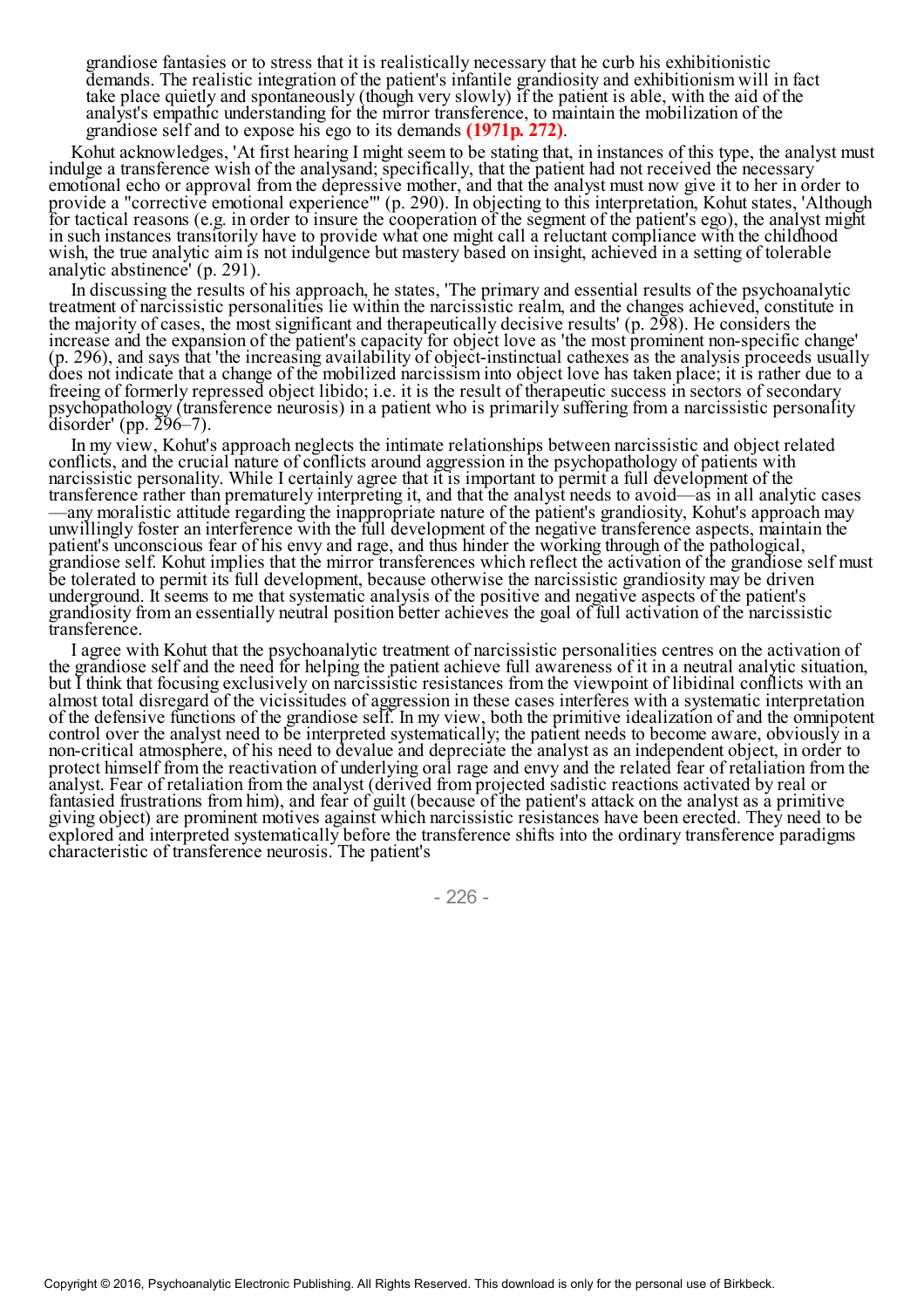efforts to hold on to his grandiose self, and to avoid acknowledging the analyst as an independent, autonomous person, consistently reveal his defence against the intense envy, against the feared relationship with the hated and sadistically perceived mother image, and his dread of a sense of empty loneliness in a world devoid of personal meaning.

In the course of this work, what regularly emerges is that behind the consciously remembered or rediscovered 'disappointments' fromthe parents are the devaluations of the parental images and the real parental figures, carried out in the past in order to avoid the underlying conflict with them. The patients' disappointments in the analyst reveal not only fantasied—or real—frustrations in the transference: they also reveal dramatically the total devaluation of the transference object for the slightest reason, and thus, the intense, overwhelming nature of the aggression against the object. Direct rage because of frustrations is an infinitely more normal, although an exaggerated type of response. In addition, the implication of 'either you are as I want you, or you cease to exist' is also the acting out of unconscious need for omnipotent control of the object, and reflects defences against aggression. 'Disappointment reactions' in these cases reflect conflicts about aggression as well as libidinal strivings and, more immediately, a protection against general activation of oral-aggressive conflicts. The narcissistic transference, in other words, first activates past defences against deeper relationships with the parents, and only then the real past relationships with them. As is true in so many cases with borderline conditions, the parents did, indeed, disappoint the patient, but in ways and areas which the narcissistic patient usually did not suspect and which only become clear in the later part of the treatment. In short, disappointments in the analyst, unrealistic idealization of himwhich hides the patient's refusal to acknowledge himas an independent object, and the complex motives for narcissistic withdrawal, need to be carefully scrutinized for underlying contempt and devaluation. This is a striking difference fromthe technical requirements in the analysis of infantile narcissistic reactions in other types of character pathology.

A crucial technical issue with these patients is the focus on such remnants as the patient possesses of the capacity for love and object investment, and on his realistic appreciation of the analyst's efforts, in order to help the patient avoid misinterpreting the focus on the latent negative transference as the psychoanalyst's conviction that the patient is 'all bad'. In short, the analyst needs to focus both the positive and negative transference. In this connexion, Kohut quotes me as saying that ego distortions 'temporarily require a bit of educational pressure' **(1971p. [179\)](http://www.pep-web.org/document.php?id=zbk.049.0001a#p0179)**, which is a misunderstanding of my views. The analyst certainly needs to avoid educational pressures or a moralistic stance, and I think that the best way to achieve this is by analysing the motives which determine narcissistic defences, including the activation of the grandiose self. One prominent reason why these patients cannot tolerate facing their feelings of hatred and envy is because they fear such feelings will destroy the analyst, destroy their hope for a good relationship with him, and crush their hope of being helped. At a deeper level, these patients fear that their aggression will not only destroy the potentially loving and giving object but also their own capacity to give and receive love. Narcissistic patients also attempt, in denying the reality of their emotional relationship with the psychoanalyst, to deny the danger of their destructiveness and to preserve the illusion of being able to 'start all over again'. This can be observed in some patients with sexually promiscuous narcissistic behaviour, in which one function of the promiscuity is to preserve the hope for a better relationship with new objects, and to protect the objects of the patients' sexual impulses fromdestruction. Often, neglecting to interpret the negative aspects of the transference may heighten the patient's fear over his own aggression and destructiveness, and intensify the need for activation of the narcissistic resistances. In short, the optimal technique for resolution of the narcissistic resistances is the systematic interpretation of both the positive and negative transference aspects rather than focusing exclusively on libidinal elements, or the misunderstanding that interpretation of latent negative resistances means exclusive focus on aggression.

It is important to keep in mind that, except in the most severe cases of narcissistic personality,

- 227 -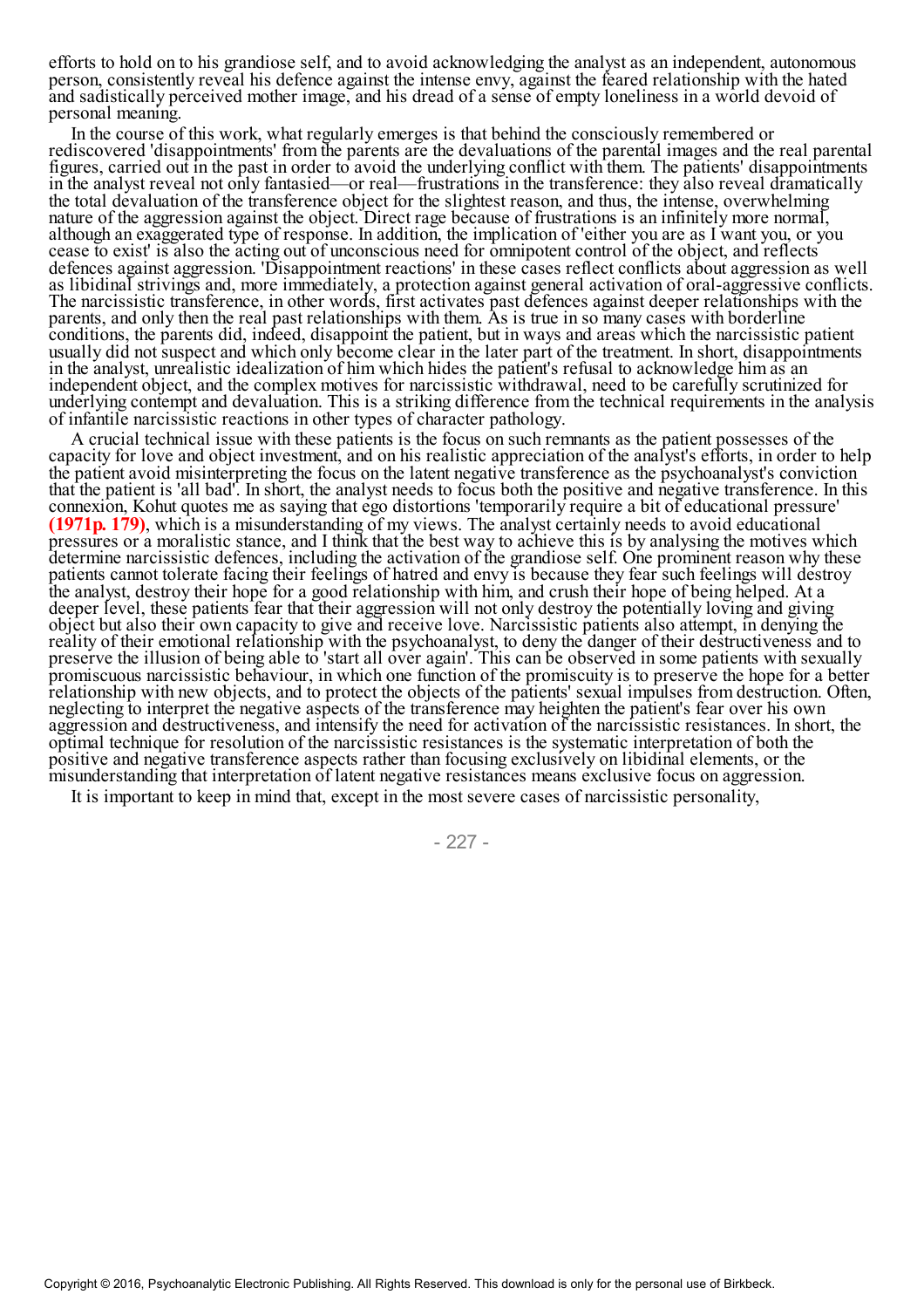there are certain normal ego functions which are maintained and certain realistic aspects of the self-concept which continue in existence, side-by-side with the grandiose self. These, of course, constitute the basis for the establishment of a therapeutic alliance, and the related capacity to really listen to the analyst and to identify with him in thinking psychologically about himself. These normal self-aspects can be diagnosed, preserved, and expanded by focusing upon the patient's tendency to split off or devaluate these very functions in himself. The realistic wish to maintain a good relationship with the analyst and to be helped by himis the starting point, one might say, of the recuperation of normal infantile and mature dependency and self-evaluation. Insofar as narcissistic resistances against full awareness of the underlying rage and contempt are also at the service of preserving the good relationship with the analyst, the interpretation of this double function of the narcissistic resistance may greatly help the patient face his split-off contempt and envy. In short, non-critical interpretation of the negative aspects of the transference may help reduce the patient's fear of his own destructiveness and doubts about his goodness.

However, there are cases in which the narcissistic resistances cannot be worked through, and the patient after lengthy periods of stalemate prefers to terminate the treatment, or the analyst feels that he cannot help the patient any further. Under these conditions, a shift into a more supportive approach of the kind which in my opinion is implied (although not intended) in Kohut's approach may be very helpful. This is particularly true for patients with relatively effective social adaptation, who consult because of a symptom which improves in the course of the analysis before working through of their basic narcissistic resistances; and for cases in which secondary gains, particularly important narcissistic gratifications linked to their pathological character structure, militate against the painful nature of analytic work. There are also patients with intense negative therapeutic reactions who can accept certain improvement only at the cost of simultaneously defeating the analyst in his purpose to bring about further change. In many cases of this kind, the treatment may have to shift at some point, into a supportive tolerance of the narcissistic constellation in combination with preparation for termination of the treatment.

There is, however, a dramatic difference between the changes brought about under these circumstances, and the changes brought about when pathological narcissismis systematically worked through. When the pathological narcissismcannot be worked through, and analysis shifts into a supportive approach, the patient's social functioning usually improves noticeably, and his capacity to understand better what goes on in other people and in his interactions with themimproves the patient's relationships with others and himself. The patient's ambitions become more realistic, the ways to achieve themmore in harmony with his overall life situation and goals, and there is usually an increase of the tolerance of the feelings of boredomand restlessness which are so typical of narcissistic personalities. However, there usually persists a lack of capacity for empathy in depth with others, and a lack of capacity for full development of love relations. Their attitude toward work often reveals the pursuit of some specialized interest or small area of personal investment—whether it is in business, professions, studies, hobbies or collections—where the patient obtains a sense of control and superiority while isolating himself from the broader area of which this particular interest is part.

Paradoxically, narcissistic personalities functioning rather poorly on an overt borderline level, who have undergone supportive psychotherapy, may present a higher level of improvement than patients who originally functioned more effectively and were more intelligent, creative and ambitious. The persistent feelings of emptiness, the 'burned out' quality of interests and ambitions that one observes in narcissistic personalities functioning on a borderline level leaves them more willing to settle for rather conventional, often overconventional ways and styles, replacing their old ambitiousness and flamboyance with a gratification of having their life and immediate needs stable and under control. In contrast, the highly gifted, brilliant narcissistic personalities who have undergone psychoanalytic treatment which did not resolve their narcissistic personality structure, tend to experience more dissatisfaction with themselves and with life. They feel that while

- 228 -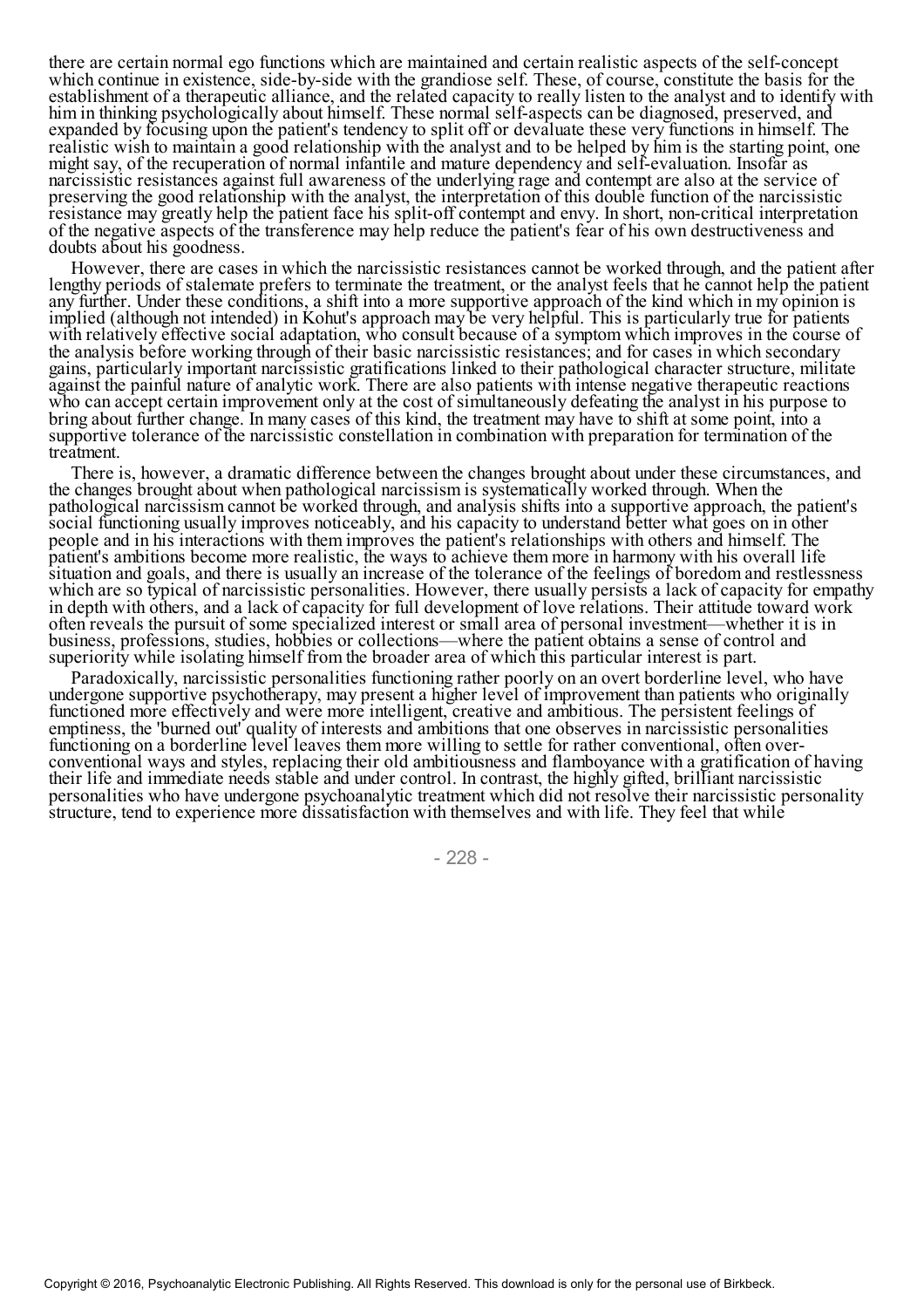they can no longer hold on to their old grandiosity, they cannot accept the essentially 'mediocre' nature of ordinary life.

The observation of former psychoanalytic candidates (graduated or not) who have undergone psychoanalytic treatment in which the narcissistic resistances were not systematically analysed and resolved (usually in connexion with lack of full exploration of the negative transference dispositions) provide a good illustration of these developments. A composite picture of traits one particularly finds among this group are: a gradual disappointment with intensive psychotherapeutic work with patients, a feeling of boredomwhen considering the perspective of intensive work with a patient over a period of months or years, and rationalizations of this loss of interest in clinical work in terms of theoretical criticisms of psychoanalytic theory or technique. Frequently these former candidates—or analysts—eagerly explore new treatment methods, particularly those which promise to bring about an immediate activation of emotional reactions or regression. They feel more comfortable with methods which permit 'instant intimacy' of a non-differentiated nature rather than the lengthy, complex building-up of personal relationships in depth. Intelligent and gifted therapists with this character constellation may have a great sensitivity for 'small and complex issues' in the treatment, but lose sight of the emotional constellation expressing what is going on between themand the patient. It is interesting to observe how in the post-analytic stage patients with narcissistic personality who have not undergone systematic working through of the narcissistic resistances continue to idealize their analyst for a time, and then gradually shift into a basic indifference. Their retrospective evaluation of analysis is that while it was a very helpful experience, they did not learn anything really new about themselves.

The following case illustrates the patient's pressure for premature termination of the treatment and a consequent shift into a supportive approach. This patient, a businessman in his early 40s with a typical narcissistic personality structure, came because of homosexuality. Over a period of four years of psychoanalysis he improved to the extent that his homosexual impulses and acting out disappeared, and his general adaptation to his family life and work improved markedly. He felt he had achieved the main goal for which he had entered treatment, and was satisfied with his present life in spite of the persisting sensation of boredom, difficulty in empathizing with other people, and an awareness of his limitations in caring for others. His chronic conflicts about envy had decreased, partly because his wishes for wealth and prestige had been gratified. After a lengthy period in which he met my interpretive efforts by insisting that he had achieved all he had expected from psychoanalysis, we finally agreed to consider termination. In the six months before the termination of the analysis, and after a date for termination had been set, his main fear was that I was angry and disappointed because of this decision, and, on a deeper level, he felt that termination represented his escape froma perfectionistic, never-satisfied analyst-mother. At this point, I focused on the patient's fear of rejection by me without persisting in my previous attempts to analyse the underlying conflicts (mainly his paranoid fear of attack and betrayal by me as a sadistic, withholding primitive mother). I did, however, point out to himhis fear that I was seeing himas sadistically withholding further analytic work fromme, and that he was attributing to me the kind of suspiciousness which he had previously experienced toward me. I also explored with himhis fear that I would not accept himas a person in his own right if he did not live up to some kind of perfect standards, which reflected a projection on to me of his own, highly unrealistic aspirations for perfection that we had explored in the past. In the course of this process, the patient's experience of me as an idealized person who could accept him as he was in his own right provided an important source of support to him, helped him tone down his own narcissistic aspirations and achieve further improvement in his relationship with himself as well as with his family. This patient did not experience a full-blown mourning process during the last part of the analysis, nor, as I learned fromfollow-up information years after the termination of this analysis, did he experience such a period of mourning after the termination. Over the years, his general symptomatic improvement has persisted, and he has gradually accepted the limitation

- 229 -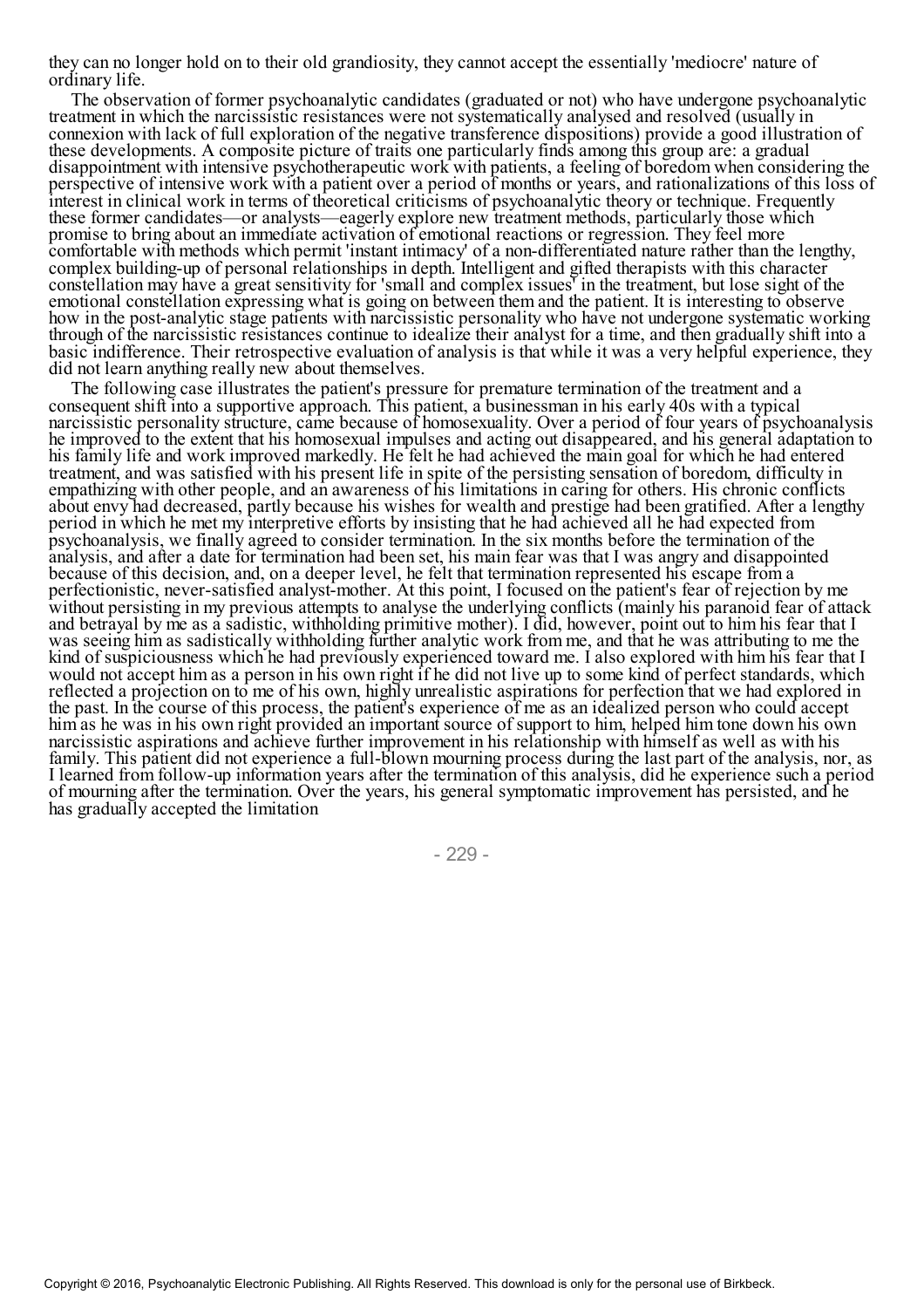of his internal emotional life. In short, this case illustrates how the protection of narcissistic defences as part of the process of treatment termination may be helpful when full resolution of the pathological narcissismcannot be achieved.

However, whenever possible, one should attempt to resolve this serious psychopathology in order to achieve a fundamental change in the patient's internal relationship with himself and with others—a shift, in short, from pathological narcissismand object relationships to normal narcissismand object relationships.

The following vignettes illustrate various features of narcissistic transferences.

## **Vignette 1**

A male patient reacted to the information that I would not be able to see him for one of his appointments later that week with anger, and then, feeling distant and empty in the hour, withdrew into a monotonous recital of disconnected thoughts going through his mind. Exploration of his anger revealed that he felt shocked about the suddenness of the announcement, and about the fact that it did not fit into what he considered to be a predictable pattern (my letting himknow weeks ahead when I would not be able to see him, or my secretary letting him know about some unexpected development, i.e. an illness on my part). This patient showed no reactions to weekend separations, and would resume his sessions after vacations as if his last hour had been yesterday. We had explored in some depth his angry reactions to minor frustrations on my part, and his tendency to forget me completely (and his fantasies that, actually, I ceased to exist in between hours) when he felt I had behaved in a stable, completely predictable manner (for example, my comments would confirmhis own observations, and I would thus show neither more nor less knowledge about himthat he had). During this session, his associations to his anger led into fantasies that one of my children must be ill, and that I was cancelling my appointments because I wanted to be with the child. He then expressed fantasies that I had unusually bright or attractive children, and speculated about the ways in which I was spending my free time with my family. In the course of these associations, it became clear that he saw me as a potential source of love and concern for him, and as teasingly withholding that love and concern fromhim, giving it instead to my children, of whomhe felt intensely jealous. At this point he became sad, and commented that it was understandable enough that I should prefer my children rather than a demanding, self-centred person such as he. His reaction then shifted abruptly to a feeling of annoyance with me and of having been trapped by me. At that point, he felt that I was demanding and selfish, asking himto come at hours which were convenient to me, and cancelling his hours without any regard to his needs. He felt it was a typical analyst's manipulation to have himthink about his motivations when obviously something was wrong with me. His associations then focused on other aspects of my personality which seemed to confirmto himthat I had a self-centred, manipulative character, and that I really did not care about himat all. He felt I had simply cancelled his hour in order not to have to change my schedule.

What I wish to stress is the suddenness of the shift in the emotional relationship of the patient with me: in contrast to the consistent, many hours of 'calm' narcissistic control, he presented a brief period of intense and changing emotional reaction. His reaction illustrates the utilization of the narcissistic defence against his feeling rejected by a hypocritical mother, and the feelings of guilt and unworthiness because of what he considered his excessive demandingness on her. His reaction also illustrates the projection of his demandingness and selfcentredness on her, and the secondary disappointment and devaluation of this maternal image in the transference, thus reestablishing the narcissistic balance.

There was abundant evidence in this case that his mother was, indeed, very self-centred, and had a chronic tendency to manipulate himthrough guilt feelings; but his feelings of abandonment and unworthiness were intolerable to him, because they were compounded by guilt over his anger toward his mother, and by the projection on to her of his own angry, revengeful feelings.

In this case, the feeling of sadness reflected a temporary awareness of his angry, demanding behaviour toward me, and toward his mother in the last resort. However, the sadness also involved his acknowledgement that, in spite of the frustration that he had just experienced fromme, I was also the person who could give him love and concern. It was also sadness over his feeling that he could not respond in a loving way to me, that is, to his mother image. I pointed out to the patient that one of the reasons he felt it was so difficult to tolerate his anger and loneliness, and his longing for a good relationship with his analyst (mother) was his despair over his own badness, as if his aggressive fantasies and feelings would eliminate or destroy his right to expect a loving relationship, and his trust in his capacity to give. Again, systematic interpretation of both the positive and negative transference reactions defended against by pathological narcissistic resistances help to integrate love and hatred and, in the last resort, the contradictory self and object images which are split off as part of the primitive ego organization of these patients.

## **Vignette 2**

A college student in her early 20s was furious because I would be gone for a week, and expressed ragefully her disappointment in what she experienced

- 230 -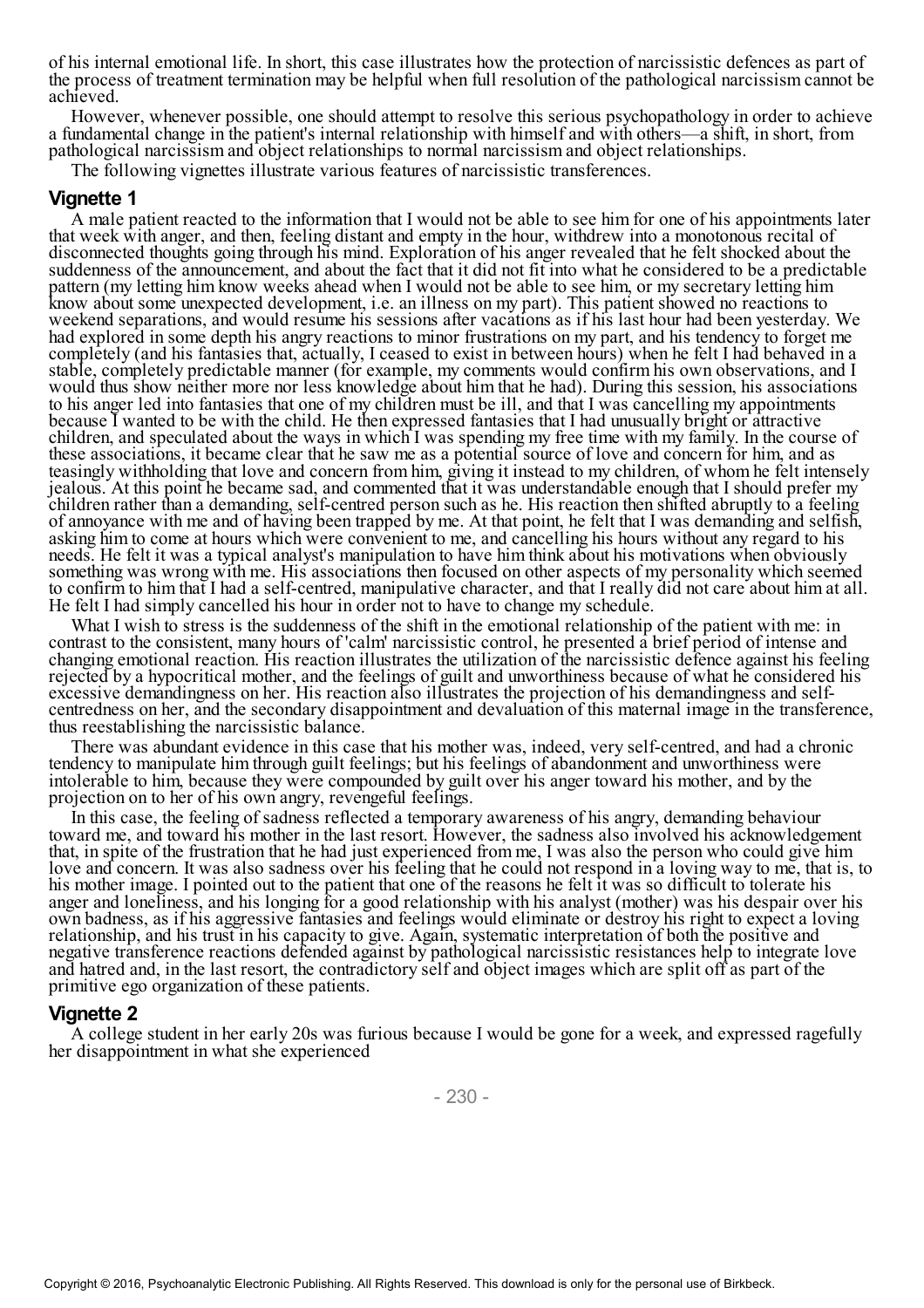as my callousness and negligence. She threatened to terminate the treatment, and made me responsible for anything that might happen to her during the time I was away. I interpreted to her the anger over my leaving her, and her projection of that anger on to me so that my going away acquired dangerous, sadistic qualities. I also pointed out to her that because she was so angry with me she was disqualifying me completely not only as a professional, but also, as it were, tearing apart my image inside of her, so that nothing was left but bleak emptiness and my leaving became much worse. In earlier hours, she had expressed the fantasies that I would go away on a professional trip to boastfully let others know about my success with patients, and she had imagined my trip as an ongoing series of feasts which would start out with my proclaiming my greatness and continue with huge, endless dinner parties in which I would greedily devour food ordinarily only available to a select few. These fantasies, expressed in the middle of intense rage, alternated with periods of disdainful calmness in which the patient would act completely indifferent and bored. I now reminded her of these fantasies, and suggested that one of the functions of her intense rage was to erase me as the source of unending envy for her. At this point, still angry but somehow more thoughtful, she exclaimed that what she was really envious of was that I could be satisfied with myself, that I would not crumble under the guilt feelings which she would try to evoke in me, and that I could tolerate feelings of guilt without losing my determination to do what I had decided to. This same patient, at another time when she was again considering termination of her treatment, said that although she knew she really did need to continue in treatment, the idea that she would rob me of the treatment success would go a long way to make life more pleasurable without continuing in treatment.

## **Vignette 3**

Another patient, after many months of what appeared on the surface to be detachment, gave continuous indication of his need to reassure himself against relentless envy. This was a young college professor who continuously compared the achievements of all other people with his own, and obtained endless gratification fromthe reassurance that he had achieved much more than anybody else at the same age. He would calculate the relationship between the level of income and the age of friends, the size of houses in relationship to the age of the owner, the number of professional honors and publications of other colleagues in comparison to what he had achieved at the same age, etc. Although he speculated intellectually that perhaps his complete indifference toward me might be related to the fear that he might develop the same reaction with me, and, feeling superior, might evoke my envy and hatred, it took many months until this became an emotional reality. At one point he was able to face the humiliating and painful awareness that to really feel he needed me caused himto envy me because of this very need. If I really had understanding to offer which he lacked, every confirmation of this would create a pang of envy.

## **Vignette 4**

Still another patient, an industrialist in his middle thirties, came to analysis with the expectation that he was to be 'brain washed' into a state of satisfaction with himself, and to be given a clear systemof values and principles for guiding his daily life to replace his chronic sense of uncertainty and futility and his feelings of being 'phony'. He had become disillusioned with religion, in spite of strenuous efforts in early years to find magic help through a religious commitment, and he was quite aware of his efforts to replace his search for religion with psychoanalysis. In the early stages of his analysis, he saw me as a rigid, dogmatic but deeply convinced high-priest of psychoanalysis, an ambivalent idealization which turned out to be a protective structure against his vision of me as a hypocrite, a man who went through empty rituals because it fitted his pocket—in short, a 'phony' as the patient saw himself. It became quite striking to himthat there were only three ways in which he could perceive me: either I was a convinced, dogmatic, arbitrary 'brain washer' who could sadistically force himto submit to psychoanalytic dogma; or a cynical manipulator who could exploit him financially; or, even worse, an impotent fool who would believe in a phony method and theory such as psychoanalysis. It took many months for the patient to become aware that in these three alternatives he had excluded the possibility that I, as a psychoanalyst, might have something real and concrete to offer, and that my convictions might reflect my awareness of this fact. This patient insisted on acquiring the 'magical' tools of psychoanalysis for achieving happiness, instead of carrying out a realistic work in collaboration with the analyst, partly because he was fearful of his envious impulses.

At one point, he became aware that he used to rapidly scan my office at the beginning of the sessions to make sure everything was exactly as it had been before. It turned out that he was afraid that new objects, books or papers would appear on my desk indicating new acquisitions or tributes that I had received, and it was with a great sense of relief that the patient reassured himself that there was nothing new that would upset him. He also became aware that, at times when he did find new acquisitions in the office, the intrusive thoughts would come to mind that I was Jewish, that Jewish people were extremely grabby and voracious, and that new possessions of mine confirmed my belonging to an empty, hungry, exploitative race. The patient was very much afraid of exploring these fantasies about me, fearing that my self-esteemwould crumble under these 'poisonous' attacks, and that therefore he

- 231 -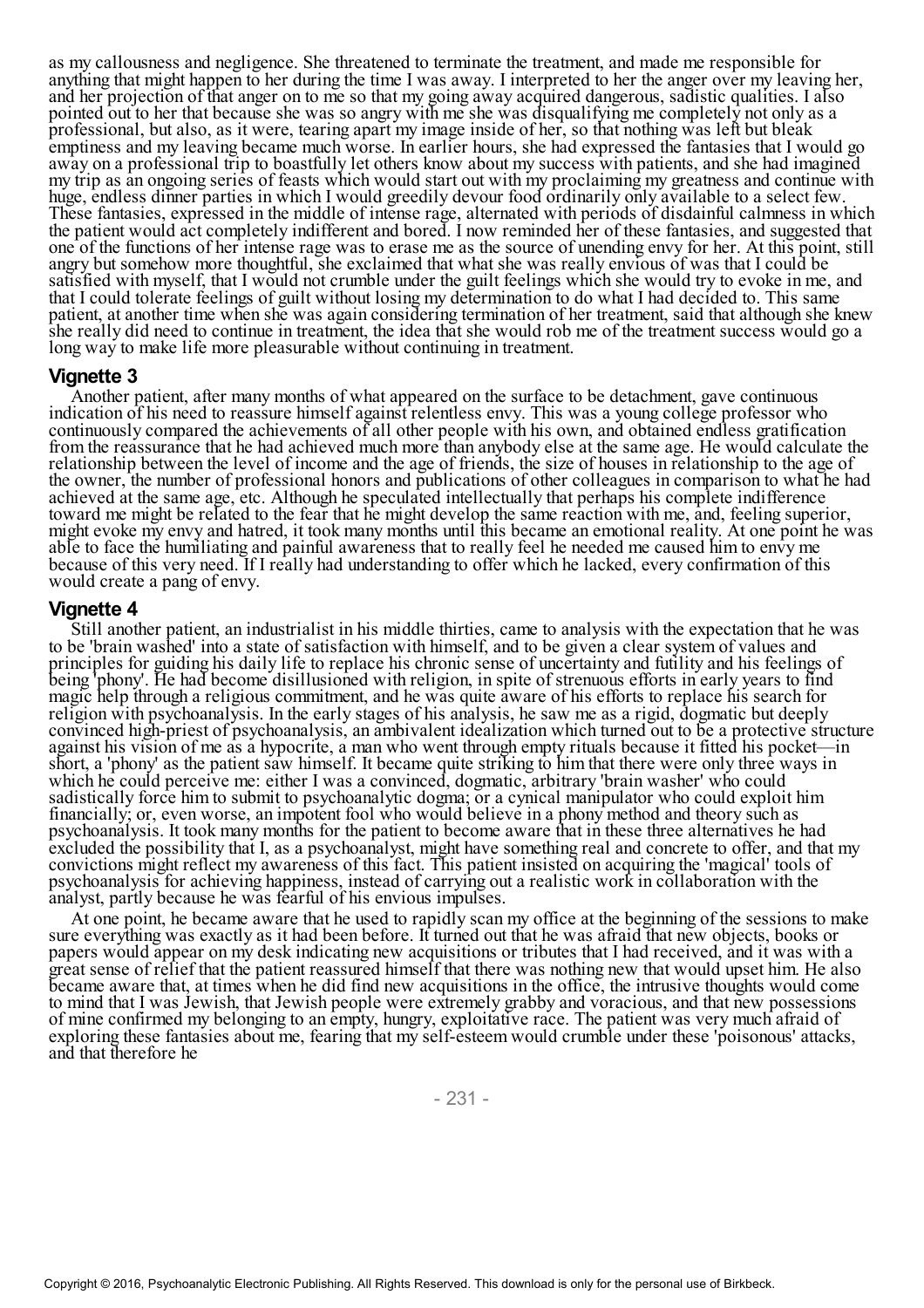would be unable to obtain help and relief in the analysis. Systematic interpretation of the fear over his own aggression, with implicit acknowledgement of the patient's wish to preserve me as an intact, potentially helpful person in the transference as part of his total reaction, permitted the gradual uncovering of the conflicts around contempt, greediness, and hatred against which narcissistic defences had been erected.

## **COUNTERTRANSFERENCE AND THERAPEUTIC MODIFICATION OF THE NARCISSISTIC RESISTANCES**

Kohut suggests that unresolved narcissistic disturbances in the analyst may cause the analyst's uneasiness at being idealized, and bring about a subtle tendency to reject the patient's idealization **(1971p. [263\)](http://www.pep-web.org/document.php?id=zbk.049.0001a#p0263)**. While I agree that unresolved narcissistic conflicts of the analyst may bring about pathological reactions in himto the patient's idealization, I also feel they may foster excessive acceptance as well as rejection of the patient's idealization. Unfortunately, at times analysts treating these patients accept uncritically some aspects of the patient's idealization. To accept the admiration seems to me an abandonment of a neutral position in the same way as does critical 'over-objectivity'. Narcissistic patients readily react to interpretations as if they were 'rejections' and if acceptance of the patient's admiration means to abandon a neutral interpretative stance, there exists a danger of the analyst being forced into a situation which the patient can easily interpret, sometimes with justification, as a seduction of the analyst. I have been impressed by how skilfully some narcissistic patients sense those aspects of their idealization of the analyst which fit into the analyst's own narcissistic 'weak spots'.

The 'analyst's uneasiness' regarding the idealization may stemfromthe peculiar quality of this idealization, namely the combination of the controlling elements in it, and its particular 'switch on–switch off' quality. In other words, the analyst may sense the negative as well as the positive transference implications.

In my experience, the main problemregarding the counter-transference reactions to narcissistic patients is related to the patient's consistent efforts to deny the existence of the psychoanalyst as an independent person. In this regard, I agree with Kohut's description of the reactions of the analyst to the primitive forms of the mirror transference. Kohut says that, while the analyst 'may feel oppressed by the patient's unqualified yet silent demands which, fromthe point of view of the target of the merger transference, are tantamount to total enslavement—the absence of object-instinctual cathexes often makes it difficult for himto remain reliably attentive during prolonged periods' (p. 275). But I disagree with the implication that the problemis one of the nature of the cathexes, for it seems to me that what is involved is the unconscious tendency to control the analyst, the unconscious mechanisms of devaluation, and the activation of primitive types of projection related to the grandiose self.

A careful study of Kohut's case of Miss F. **(1971p. [283–95\)](http://www.pep-web.org/document.php?id=zbk.049.0001a#p0283)**, illustrating the analyst's reactions to mirror transferences, lends itself to an interpretation along the lines I have suggested in this paper. At one point, the patient was able to 'establish connexions between the rage which she experienced against me when I did not understand her demands and the feelings she had experienced in reaction to the narcissistic frustration which she had suffered as a child' (p. 293). Kohut states: 'I was finally able to tell her that her anger at me was based on narcissistic processes, specifically on a transference confusion with a depressed mother who had deflected the child's narcissistic needs on to herself. These interpretations were followed by the recall of clusters of analogous memories concerning her mother's entering a phase of depressive self-preoccupation during later years of the patient's life' **(1971p. [292\)](http://www.pep-web.org/document.php?id=zbk.049.0001a#p0292)**. In the light of the overall information given about this case, I would raise the question to what extent, in making this interpretation, was the analyst implicitly blaming the patient's mother for having caused the patient's anger and protecting the patient fromfull examination of the complex origins of her own rage? In more general terms, I see a danger of a seductive effect given by the combination of the analyst's unquestioning acceptance of the patient's idealization, and by the immediate referral back to the original object of the negative transference without exploring fully the patient's participation in the development of pathological rage within the here and now of the transference.

I have suggested that the patient's subtle, unconscious efforts to deny meaning to the

- 232 -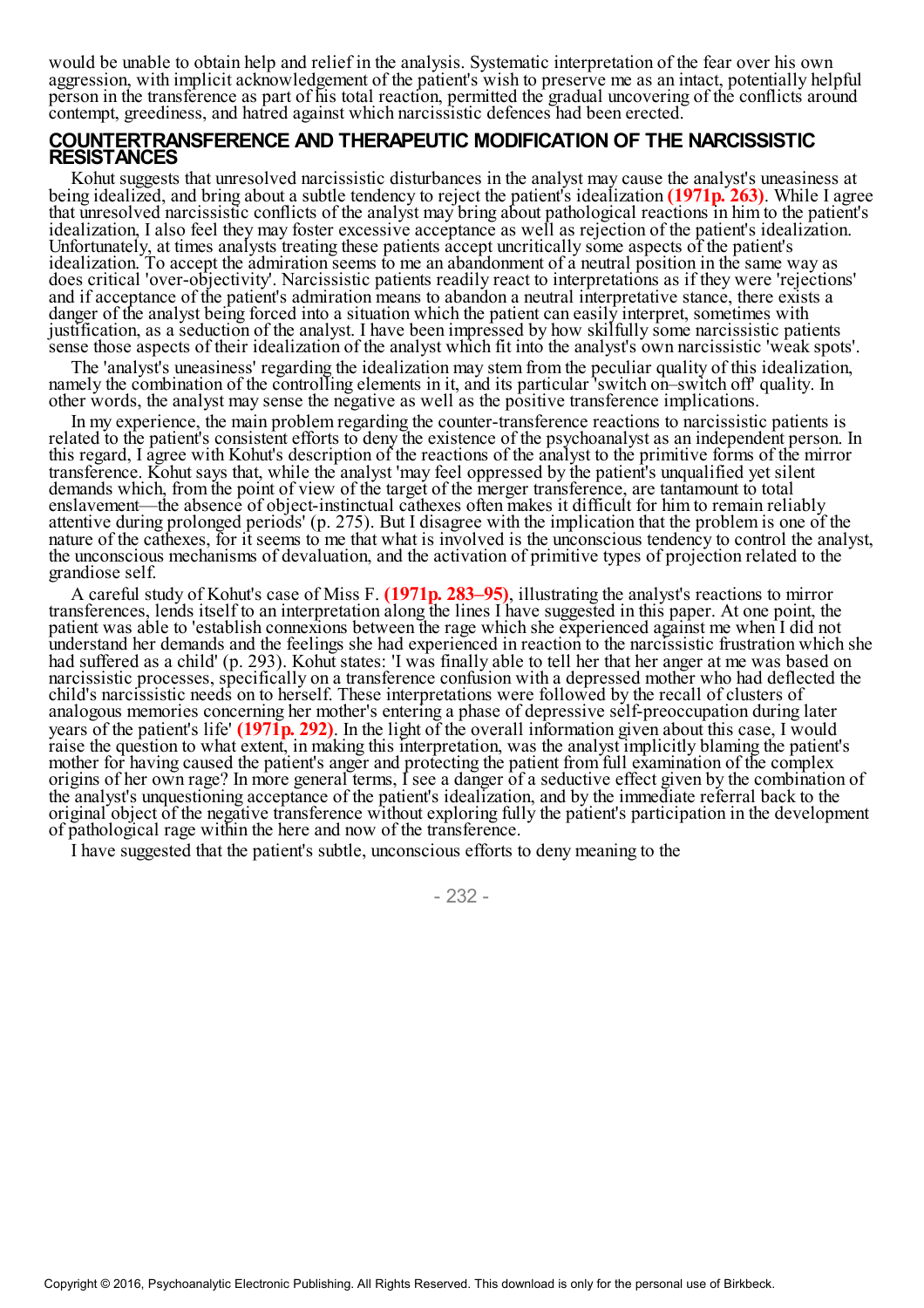analytic relationship (which may induce in the analyst a chronic sense of frustration, helplessness, boredom, and lack of understanding) are much more difficult for the analyst to tolerate than the unrealistic, primitive idealization, which by its very nature alerts the analyst to the narcissistic functions of this idealization. While it is true that analysts with unresolved conflicts regarding their own narcissismmay react with anxiety and rejection, or with uncritical acceptance of the patient's idealization, the main danger is the internal rejection by the analyst of the patient because of the patient's chronic devaluation of the analyst. The analyst may feel, at times, as if the patient were convincing himthat there is no such thing as an internal life, that psychological matters are incomprehensible and senseless, and that the patient as well as the total analytic situation has a strange, lifeless, mechanical quality. At other times, the analyst may have a sense of understanding but of complete paralysis, as if he no longer would be able to decide regarding what or when to intervene, or as if the emotional connexions among the different aspects of the material were unavailable. At times, there are strong temptations for the analyst to just sit back and let things go, hoping that he will find a way back to an intuitive understanding of the patient later on. If at this point, alerted by this development, the analyst is able to gather the objective evidence in the verbal and non-verbal manifestations of the patient which is related to treating the analyst as non-existent, immediate changes may occur in the transference making the analytic relationship come alive. The sense of deadening monotony in the analytic situation may derive fromvery specific aspects of the patient's associations and non-verbal behaviour which need to be diagnosed and interpreted.

In one session in the middle of his analysis, I pointed out to a narcissistic patient that I was puzzled by the fact that he seemed to talk about important memories of his past in such a monotonous, subdued tone that it was difficult for me to follow them, and that there seemed to be an obvious discrepancy between what he was saying and the way he was saying it. The patient first had a startled reaction, and after I finished talking, he said that he had not been able to listen attentively to what I was saying, but that he had all of a sudden become aware of my presence. In response to my suggestion to associate to this sudden shock, the patient became aware that he had felt very comfortable exploring his past, feeling that letting his thoughts go into all directions would throw them, as it were, into a big, expectant void—a kind of open, receptive world—which would order and automatically bring back into his mind all that he was expressing, with a clear understanding of what it meant and how it would increase the emotional wealth of his experience. The patient also felt annoyed about my intrusion, and he had the fantasy that I might feel frustrated and incompetent because he could do his analytical work alone. Later in the session, he said, smilingly, that perhaps he had not been able to pay attention to what I had said, because if I really had something to add which would make a change, this would be a very rude disruption of his feeling that he could do it all alone.

Gradually, in the course of working through of narcissistic resistances, the analyst will experience shifts in the sensation of paralyzing stalemate, such as acute awareness of fleeting emotional states of loneliness, or fears of loss of meaning or of love, or of fears of threatening attacks or of rejection by others, feelings within the analyst which reflect the dissociated, repressed and/or projected self and object images which are coming alive in the transference. These regressive 'flashes' of emotional experience, or a gradual shift in the analyst's emotional reaction to the patient's efforts to deny emotional meaning to the hours, is a useful index of the working through of narcissistic resistances. At times, a sudden feeling of becoming 'widely awake' to aspects of the material which earlier made no emotional sense, will indicate the shift in the transference–countertransference equilibrium. Insofar as a patient will gladly accept any kind of intellectual explanation which he can 'learn' and absorb in his 'self-analysis', he will accept the analyst's interpretations; however, the analyst's reflection on such momentary states of mood perceived by himon the basis of what has been conveyed by the patient, or of the analyst's emotional perception of the patient's self-images or objectimages activated in the hours will often be arduously resisted by the patient and require

- 233 -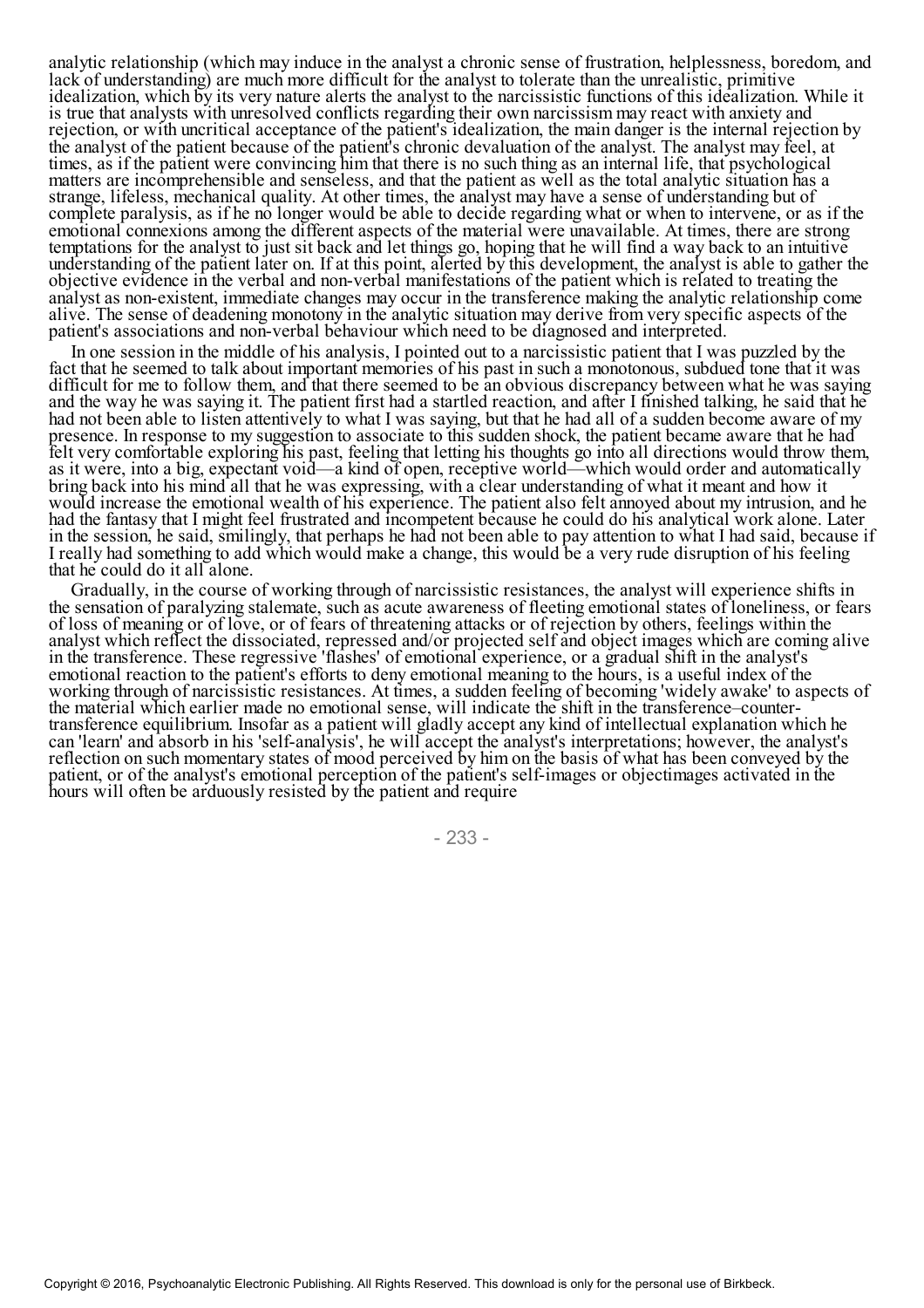much emotional alertness on the analyst's part. It is as if at this stage the analyst would become the depository of the patient's more differentiated self and object images linked with the emotional experiences of abandonment, loneliness, frustration, hopelessness against which the patient was defending himself. It is as if the analyst were now experiencing that part of the normal infantile self of the patient which he had been unable to tolerate and had to dissociate or repress and replace by his pathological grandiose self.

At this stage of development in his analysis, a narcissistic patient drove past a sidewalk on to which a dead cat had been thrown, obviously run over by another car. There was something peculiar in his description of the dead cat, in the way he conveyed the sense of abandonment and total misery expressed in the frozen attitude of the dead animal, but before I had time to explore this matter further, other issues seemed to erase its emotional significance. A few days later, the patient mentioned a hungry cat that had been picked up by his children, and he talked about the desperate way this cat would devour food, always ready to escape frompossible blows or attack. When I asked himto associate about this, the patient thought of powerful cats roaming the streets at night and chasing away all rivals while searching for food in garbage cans, with an obvious shift fromthe hungry, frightened, lonely kitten to the powerful, aggressive, 'callous' cat. The subject-matter came up again in a brief

fantasy of a dark, rainy night and a lonely kitten having difficulty in finding shelter.<br>What is hard to convey in this brief vignette is the mutual isolation of these rather specific descriptions of a certain state of mind which the patient found very difficult to tolerate in himself. What predominated by far, during that stage, was the patient's haughty self-affirmation, his feeling of powerful superiority as a member of a social group which had inborn stamina and deep roots in the country, in contrast to people he despised, such as foreigners, particularly traumatized refugees. The transference was predominantly narcissistic-grandiose, and we explored consistently his tendency to disreagrd or forget my comments, to treat me as non-existent, and to analyse himself on his own. It was now, however, that my own experience shifted fromthat of meaningless, random listening to material with lack of emotional depth, to the strange experience of occasional moments of strong empathy with the isolated, fleetingly activated descriptions of this image of the hungry little cat, and for the dead cat thrown on to the sidewalk. Only then was I able to grasp the connexion between the image of the lonely kitten and the traumatized refugee. It was as if the patient was activating whatever deep sources existed in my own past implying a conviction of loneliness and agonizing incapacity to express the need for love and shelter. Again, these were only fleeting experiences in the hours with this patient, and at first it was hard for me to connect these experiences with the material.

However, these experiences and fantasies, and memories of relevant dreams of my own past, would only come up in the hours with this patient, and I gradually discovered their connexion with the peculiar cat fantasy material that regularly preceded them. I finally was able to interpret to the patient that he was projecting on to me an image of himself, of his early childhood in which he felt deeply unloved. I reconstructed with himthe physical and familiar environment in the context of which he had these experiences on the basis of the different aspects of the 'cat material' as well as the general knowledge that we had developed to that point. Retrospectively, the connexion of the cat fantasy material with his past was pretty obvious, but I wish to stress how difficult it was to capture this material directly fromisolated associations in a stage of the analysis in which the patient was engaged in a defensive deterioration of all meaningful communication, and in which the activation of projected, dissociated remnants of the real infantile self occurred in split-off bits in the countertransference over periods of many sessions.

Acting out of the countertransference reactions motivated by the patient's ongoing efforts of omnipotent control of the analyst may take the formof 're-educative' efforts on the analyst's part, such as pointing out to the patient how he is 'undermining' the analytic process, 'paying lip service to free association, ' etc. The analyst may be tempted, at such times, to become moralistic, or to concern himself excessively with the long-range prognosis of the case, in contrast

- 234 -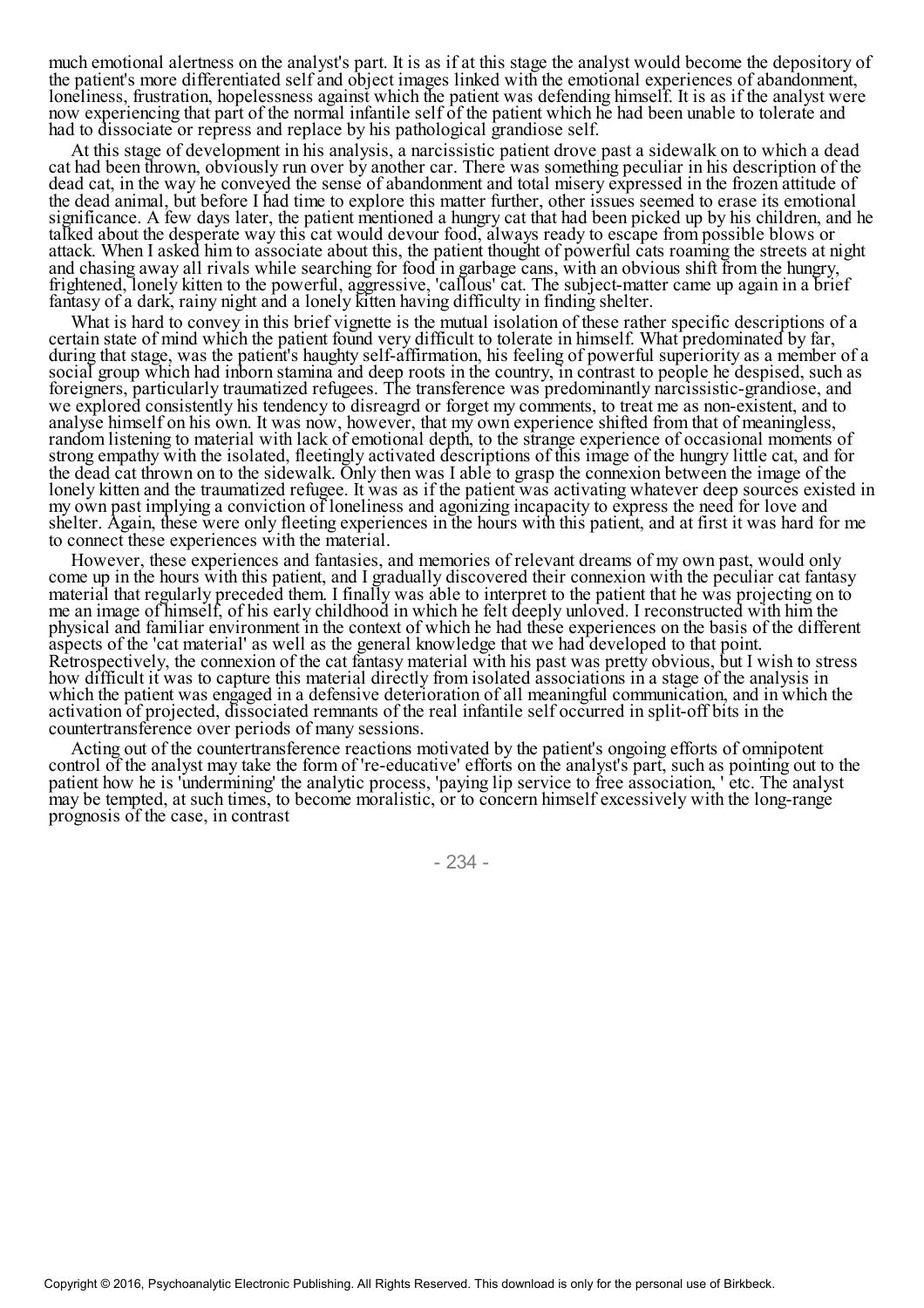to evaluating his difficulty in empathizing with the immediate transference development. Psychoanalysts with important unresolved narcissistic conflicts may, during periods of lengthy devaluation on the part of the patient, react by suddenly rejecting narcissistic patients whomthey previously considered extremely interesting and 'rewarding' (particularly at times when the projection of the grandiose self on to the analyst would feed into the analyst's own narcissistic needs).

The most general point I wish to stress again is that, underlying the narcissistic resistances there exist significant, primitive internalized object relations which are activated in the transference, and may be diagnosed gradually as the narcissistic resistances are worked through. This clinical observation constitutes, it seems to me, a most important documentation of the theoretical assumption that narcissism and object relationships always go hand-in-hand, a point articulately stressed by van der Waals (1965).

What follows is the summary of the sequence of transference paradigms representing approximately two years of an advanced stage in the psychoanalytic treatment of a narcissistic personality. The patient was a successful architect in his late 30s, a senior partner of a large architectural firm. This patient's transference remained at a level of a typical narcissistic transference paradigm for over three years. During that time, an early phase of idealization of the analyst, reflecting mainly a reaction formation against pervasive devaluating tendencies, was followed by what might best be called an oscillating situation with alternative activation of the pathological grandiose self and the projection of such a grandiose self on to the analyst. The gradual working through of this paradigmactivated intense primitive envy and competitiveness based upon oral envy (rather than oedipal strivings), and eventually, a more direct expression of ambivalence with shifts fromoral demandingness and anger to longing for a dependency on a loving, protective father-mother image, and strong guilt feelings for his attacks on the analyst. This transference shifted, in turn, toward a more stable dependency on a loving, protective, father image in the transference, and the patient, after over three years of psychoanalysis, for the first time became really dependent upon the analyst with the development of neurotic mourning reactions to separations fromthe analyst, and the emergence of material fromvarious levels of childhood conflicts. This stage was followed by a reactivation of emotional withdrawal, and a general emotional emptiness in the hours, which on the surface appeared as a repetition of the earlier stage of narcissistic resistances. However, there was a difference in the patient's reaction, which now had the quality of a suspicious, disgruntled withholding of material, together with what appeared as an unconscious attempt to put the analyst to sleep, or at least to maintain himin a chronic frustration created by monotonous repetitions. The patient, during this time, frequently referred to his mother's sadistic, withholding tendencies, and eventually became aware of his identification with such a mother image, while projecting his own, frustrated, infantile self on to the analyst.

This identification with the aggressor was different fromthe earlier narcissistic withdrawal in the transference, and the interpretation of this transference pattern brought about an immediate shift, with further deepening of the dependent relationship toward the analyst. The patient now saw himas a protective, loving father toward whomhe could turn for the gratification of his dependent childhood needs; and he now felt he could 'abandon himself' to the analytic situation. He was struck by this new experience for him, which influenced the relationship with his wife and children, and made himunderstand the dependent needs of themas well as deepen his own involvement with his family. Now, for the first time, the patient became aware of how his entire attitude toward the analyst had been influenced by his basic conviction that no real relationship would ever occur between himand the psychoanalyst. For example, for a long time he harboured fantasies that a friendly although distant relationship with his psychoanalyst would occur after the termination of the analysis, and that he and the analyst had a secret understanding that in reality the analytic relationship had nothing to do with the descriptions of intense emotional conflicts supposedly occurring during the treatment.

The patient also became aware of the existence

- 235 -

 $\overline{\phantom{a}}$ It needs to be stressed that it took over three years of analysis of the narcissistic resistances to bring about a 1 transference situation which with less severe types of character pathology occurs during the early stages of the treatment.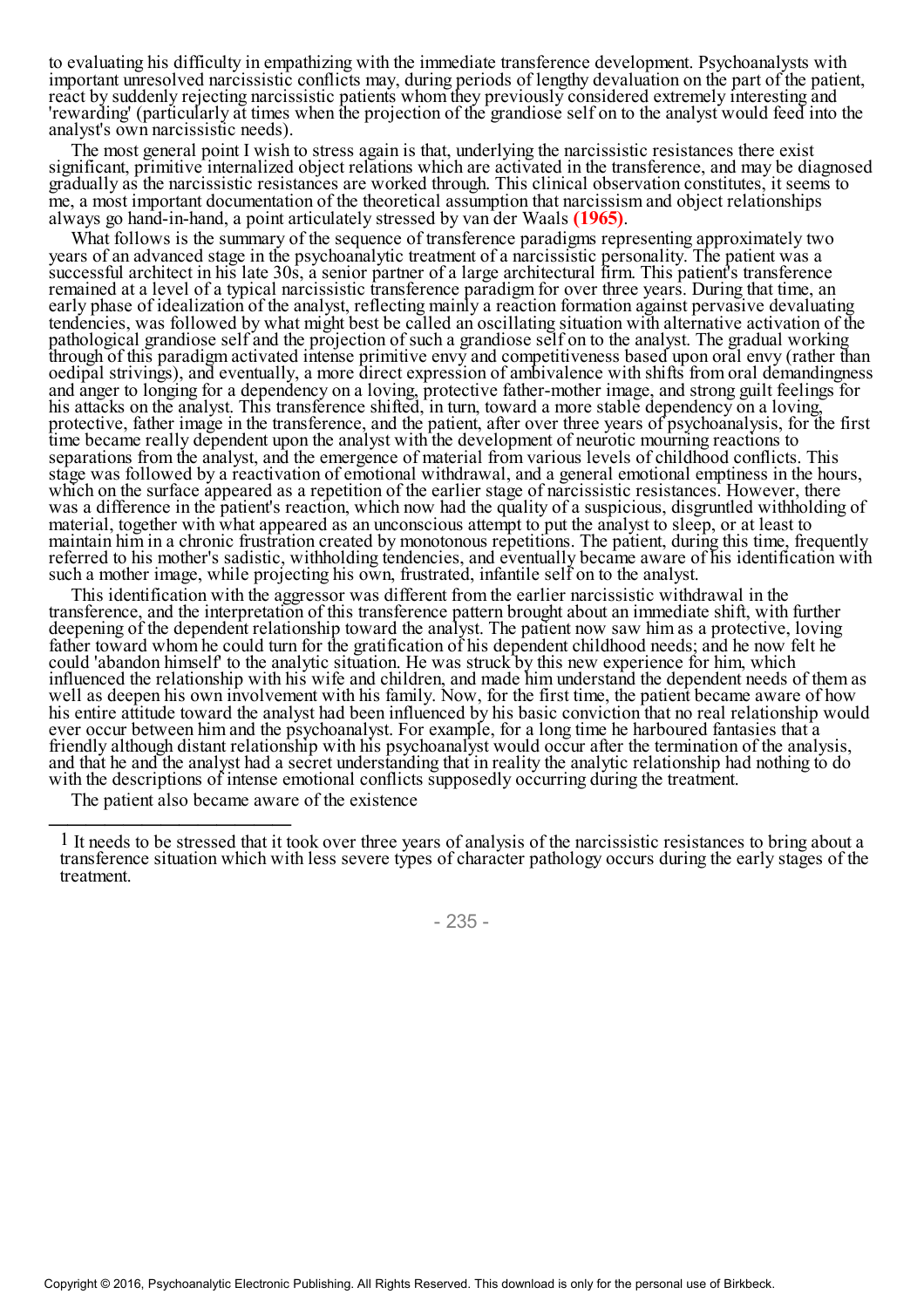of an internal world which was not under his conscious control, and of the excitement and fear in facing this world in the analytic situation.<sup>1</sup> A year later the full development of oedipal conflicts emerged in the transference, and the analysis acquired features of the usual resistances and manifestations of these conflicts.

In general, at times of heightened resistances, earlier, previously abandoned narcissistic resistances may become reactivated, similarly to what occurs with past, abandoned character defence during stages of shift into new lines of resistance. However, the context in which such reactivation of narcissistic defences occur, and the differentiated quality of the internalized object relations connected with these resistances, confirmthe important structural changes that have taken place in the patient.

## **PROGNOSIS OF NARCISSISM, TREATED AND UNTREATED**

I have referred to prognostic factors in the psychoanalytic treatment of narcissistic personalities in earlier papers **(Kernberg, 1970a)**, **(1971a)**, and will limit myself here to briefly enumerating these factors, modifying and adding to my earlier considerations.

Secondary gain of illness, such as life circumstances granting unusual narcissistic gratification to a patient with a socially effective narcissistic personality structure, may be a major obstacle in the resolution of narcissistic resistances. This is also the case when there is secondary gain fromanalytic treatment itself, such as in the case of candidates with narcissistic personality in psychoanalytic training. The question may be raised whether unusual life gratifications in early adulthood of gifted patients generally militate against treatment in some cases of narcissistic personalities, and whether psychoanalysis during middle and later adulthood might not have better prognosis in some of them.

Another major prognostic factor is the extent to which negative therapeutic reactions develop, typically linked with particularly severe, repressed or dissociated conflicts around envy. This is a type of negative therapeutic reaction not derived fromsuperego factors and more severe than that seen in depressive-masochistic patients with a sadistic although integrated superego. Cases with relatively good quality of superego functioning (reflected in the capacity for real investment in values transcending narcissistic interests) have a good prognostic implication, in contrast to cases in which there are subtle types of manipulative and antisocial behaviour, even in the absence of major antisocial features (which would make the prognosis very bad indeed). In simple terms, honesty in their daily life is a favourable prognostic indicator for the analysis of narcissistic personalities. Insofar as a good development of sublimatory channels is intimately linked to the capacity for investment in value systems transcending narcissistic needs, the sublimatory potential of the patient is important too.

In contrast to the outstanding importance of the prognostic factors mentioned so far, tolerance of depression and mourning, and a predominance of transference potential for guilt versus a potential for paranoid rage, are of somewhat less overriding importance. Of even less prognostic importance are the non-specific manifestations of ego weakness, such as lack of impulse control and of anxiety tolerance, and even the potential for regression to primary process thinking if and when the patient does not function on an overt borderline level. This brings us to the general limitation of a strictly psychoanalytic approach for certain patients with narcissistic personality, namely, the disorganizing effect that psychoanalysis may have for narcissistic patients functioning on an over borderline level. For such people, I consider this approach generally contraindicated.

A particularly difficult prognostic estimate is involved in the case of potential candidates for psychoanalytic training with narcissistic personality structure. Obviously, the problemonly comes up in those relatively welladjusted narcissistic personalities whose social and professional functioning is satisfactory, who present high intelligence and particular talents, and at times appear unusually promising. In reviewing a number of cases in which, retrospectively, it

- 236 -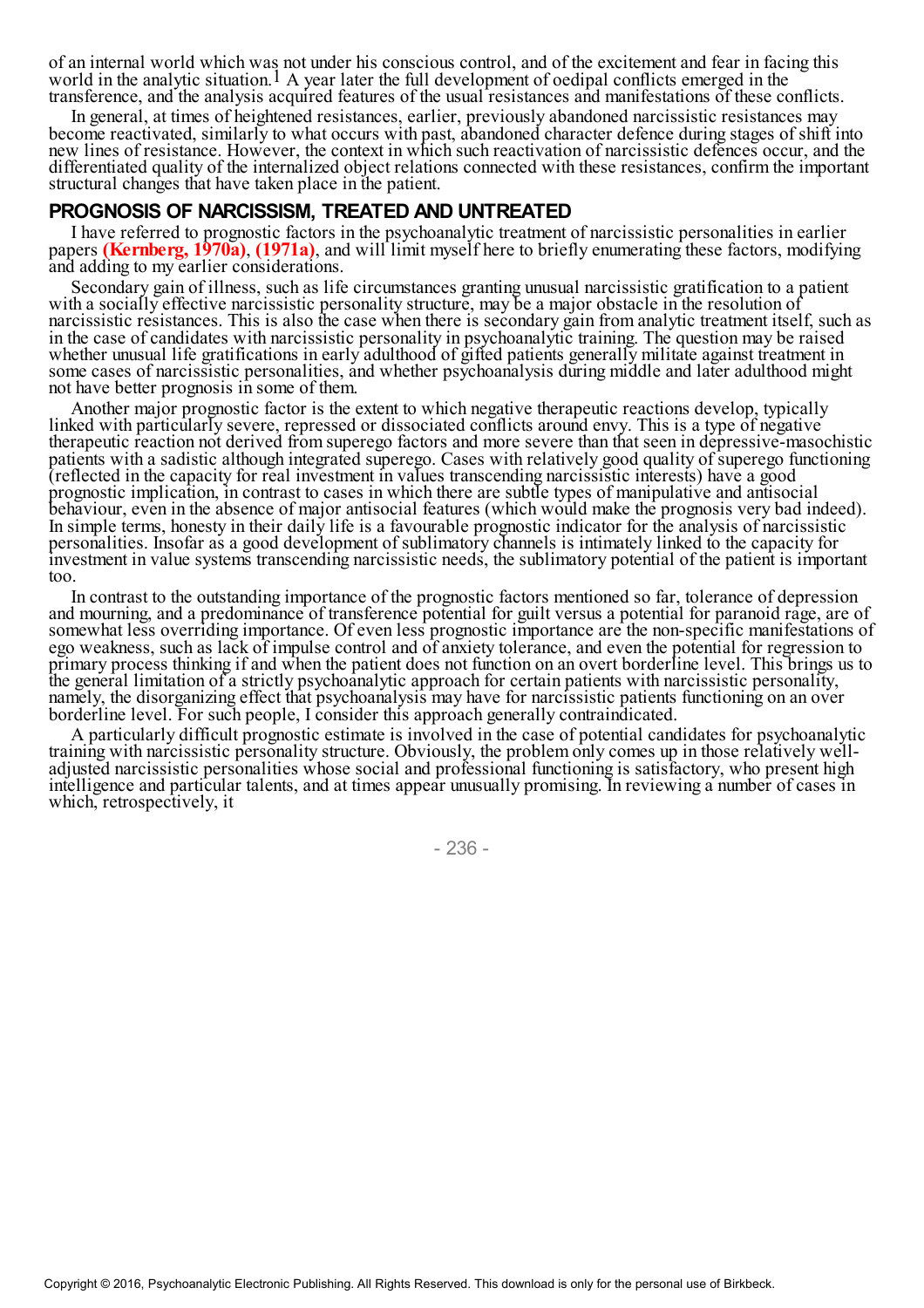appeared that mistakes had been made both in accepting and rejecting some candidates, the two major prognostic factors that stand out as prognostically significant are the quality of object relationships and the integrity and depth of the value systems and superego functioning. It needs to be stressed again that I use the concept 'quality of object relations' to refer more to the quality of internalized object relations, i.e. the depth of the patient's internal relationships with others, rather than to the extent to which he is involved in social interactions. This clarification may be particularly relevant in discussing Kohut's work, because he tends to use the term'object relation' in its behavioural sense rather than in the sense referred to in this paper. For instance, he states: 'The antithesis to narcissismis not the object relation but object love. An individual's profusion of object relations, in the sense of the observer of the social field, may conceal his narcissistic experience of the object world; and a person's seeming isolation and loneliness may be the setting for a wealth of current object investments' **(1971p. [228\)](http://www.pep-web.org/document.php?id=zbk.049.0001a#p0228)**. Again (p. 283): 'The patient established object relations not primarily because she was attracted to people but rather as an attempt to escape from the painful narcissistic tensions.' In my view, narcissism(investment in the self), and object relations (investment in significant objects and their representations), go hand-in-hand, and their depth depends not only upon the vicissitudes of the libidinal investment, but, as stressed throughout this paper, on the aggressive investment as well. For practical purposes, object relations in depth involve the capacity both to love well, and to hate well, and particularly to tolerate varying combinations of loving and hateful feelings, and their toned down mingling in the relationship with the same object and with the self. Normal object relations as well as normal narcissisminclude an integrative conception in depth of others and oneself. All this is in striking contrast to the frequent blandness and uninvolvement, the lack of commitment to others as well as to any convictions about himself that one sees in narcissistic patients. Paradoxically, such lack of emotional depth and commitment may permit a better social functioning, for example, in certain political and bureaucratic organizations in which lack of commitments means survival and access to the top.

Applying all this to the particular case of prospective psychoanalytic candidates, systematic attempts to evaluate the realness, the aliveness of other people as they come through in the descriptions of the candidate, and the depth of the candidate as he describes himself, are important indicators of the quality of object relations, in addition to more observable aspects of stability, depth, and richness of the relationships with others and himself. The extent to which there is authentic human warmth and depth may be more difficult to evaluate but is even more important than the extent to which there is a commitment to ethical, intellectual, cultural or aesthetic values, the other major prognostic indicator in the special cases under examination. Sometimes the very good outcome in cases of psychoanalytic candidates who at first seemed highly questionable warrants to consider carefully all the elements of individual cases; and with the improvement in our therapeutic techniques there

While Kohut does not, as far as I can tell, refer specifically to prognostic differences with his approach for narcissistic personalities functioning on various levels of ego and superego integration, he conveys a generally optimistic outlook. Regarding the outcome with this approach he states: 'The most prominent non-specific change is the increase and the expansion of the patient's capacity for object love; the specific changes take place in the realmof narcissismitself' (p. 296). Kohut describes, as the result of his treatment approach, the internalization of the idealized parent imago (the archaic aspects of the imago) into the general structure of the ego and into the superego (the late pre-oedipal and oedipal aspects of the imago), leading to an improved functioning of the superego **(1971p. [288–9\)](http://www.pep-web.org/document.php?id=zbk.049.0001a#p0288)**. Regarding the grandiose self, he states: 'The infantile grandiosity becomes gradually built into the ambitions and purposes of the personality and lends not only vigour to a person's mature strivings but also a sustaining positive feeling of the right to success' (p. 299). In my view, and on the basis of Kohut's published writings, his approach leads to a higher level functioning and better

- 237 -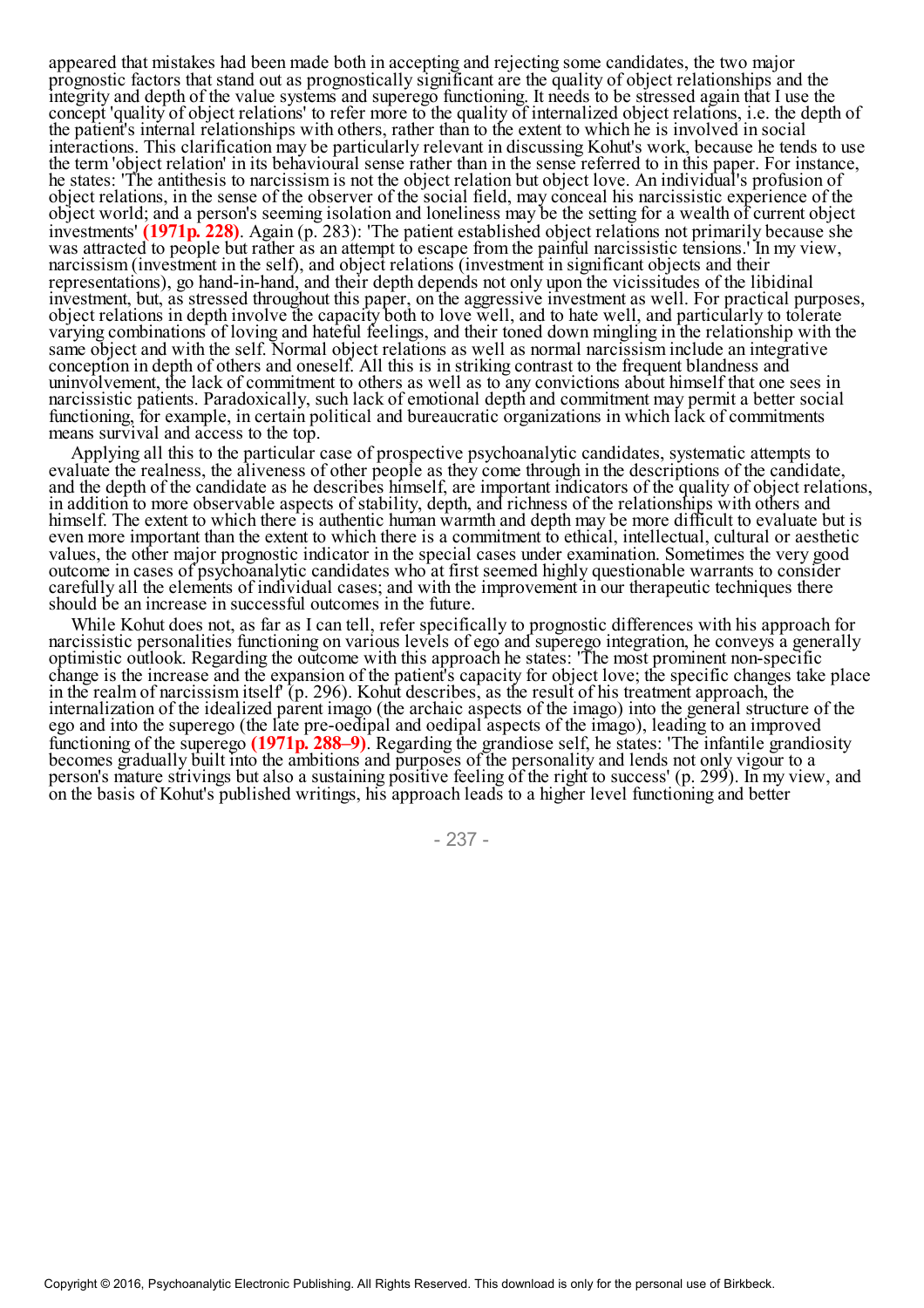adaptation of the grandiose self, in the context of the patient's shift frommore primitive to more adaptive levels of mirror transferences, without a basic resolution of what I consider the pathological structure of the grandiose self. This may well be the reason why, in Kohut's findings, there is no direct, specific relationship between the changes in the patient's narcissismand the patient's object relations. It seems to me that the effects of his approach, if not his intentions and technique, have re-educative elements in themwhich foster a more adaptive use of the patient's grandiosity. A major question, that necessarily must remain open at this point, is what are the long-range effects of such an approach, or, for that matter, of both Kohut's approach and the alternative one I have outlined? A major test of the effectiveness of the treatment of narcissistic personalities is the adaptation of these patients to the stress and crises which the later stages of life unavoidably will bring about. We will need careful follow-up over long periods of time in order to separate the short-range consequences of treatment from the long-termconsequences on their personality, intrapsychic as well as social functioning. This brings me to the last issue of this paper, namely, the prognosis of untreated narcissism.

I strongly agree with Kohut's conviction that narcissistic personality disorders should be treated by psychoanalysis whenever possible. Even in case which are functioning quite successfully except for some relatively minor symptoms, and where the combination of intelligence, talents, luck and success provide sufficient gratifications to compensate for the underlying emptiness and boredom, one should keep in mind the devastating effects that unresolved pathological narcissismoften has during the second half of life. In my view, if psychoanalytic treatment can be carried out and is successful, improvement in these cases means a resolution of their pathological narcissism, the development of normal infantile and adult narcissismin the context of normal object relationships in depth, and what often amounts to a dramatic enrichment of life. In contrast, pathological narcissismhas ominous long-range prognostic implications, even in cases of relatively young patients with excellent surface adaptation and very little awareness of illness or suffering on the patient's part. If we consider that throughout an ordinary life span most narcissistic gratifications occur in adolescence and early adulthood, and that even though narcissistic triumphs and gratifications are achieved throughout adulthood, the individual must eventually face the basic conflicts around ageing, chronic illness, physical and mental limitations, and above all, separations, loss, and loneliness—then we must conclude that the eventual confrontation of the grandiose self with the frail, limited and transitory nature of human life is unavoidable.

It is dramatic how intense the denial of this long-range reality can be in narcissistic personalities, who under the influence of the pathological, grandiose self are unconsciously (and sometimes consciously) convinced of their eternal youth, beauty, power, wealth and the unending availability of supplies of confirmation, admiration and security. For them, to accept the breakdown of the illusion of grandiosity means to accept the dangerous, lingering awareness of the depreciated self—the hungry, empty, lonely primitive self surrounded by a world of dangerous, sadistically frustrating and revengeful objects. Perhaps the most frightening experience that narcissistic personalities need to ward off and eventually may have to face is that of a surrounding world empty of love and human contact, a world of dehumanized objects within which animate as well as inanimate objects have lost their previous, magically satisfying qualities.

One patient, a nationally known politician, had developed a serious physical illness which brought about the loss of his professional functions. He became depressed and developed deep feelings of defeat and humiliation accompanied by fantasies in which his political opponents were gloating with satisfaction over his defeat. His depression diminished. He went into retirement, but gradually devaluated the areas of political science in which he had been an expert. This was a narcissistic depreciation of that in which he was no longer triumphant, which brought about a general loss of interest in professional, cultural and intellectual matters. His primary areas of professional and intellectual interests no longer seemed exciting and reminded himagain and again of his failure. He was

- 238 -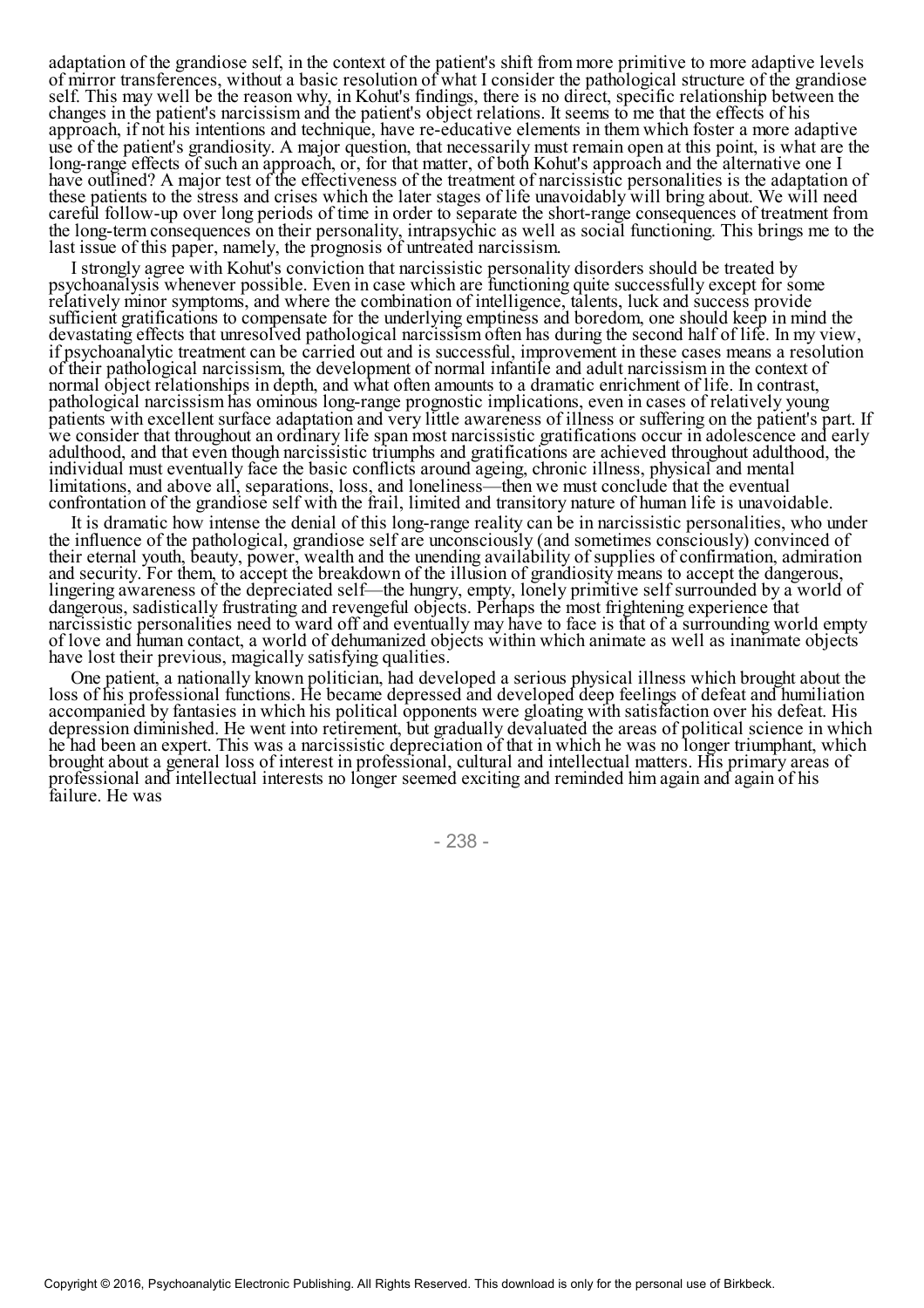resentful of his dependency upon his wife and children, whom he had previously disregarded while dedicating all his energies to his professional life. His fears of being depreciated by his family motivated himtoward ever increasing demands for reassurance and respect. Envious of the professional success of his children, and unable to obtain gratification of this success by means of empathic identification with them, he experienced an increasing sense of estrangement which finally evolved into the recurrence of a now severe, chronic depression, with a predominance of impotent rage over mourning processes as such.

The frightening sensation of futility and emptiness, the panic over the disintegration of the personal meaning of one's immediate environment that has been so dramatically evoked in the plays of Samuel Beckett, or in Eugene Ionesco's *The Chairs* and *Exit the King*, illustrate, it seems to me, the devastating effect of the conflicts of old age on persons with narcissistic personality. The normal reaction to loss, abandonment and failure is the reactivation of internalized sources of love and self-esteemintimately linked with internalized object relations, and reflects the protective function of what has been called 'good internal objects'. Regression in the service of the ego often takes the formof regression to such reactivated internalized object relations of a protective kind, a regression which in turn reactivates, strengthens and broadens the patient's capacity for meaningful relations with others and with humanity and value systems at large. The capacity to work through mourning processes, to be in love, to feel empathy and deep gratification in identifying with loved people and values, a sense of transcendence with nature, of continuation within the historical process, and of oneness with a social or cultural group, are all intimately linked to the normal activation of internalized object relationships at the time of loss, failure and loneliness.

This is in striking contrast to the vicious circle triggered off by narcissistic loss in the case of narcissistic personalities, where defensive devaluation, primitive envy and panic because of the reactivated sense of impoverishment further complicate narcissistic loss and failure. This becomes particularly evident in the narcissistic patient's inability to come to terms with old age, to accept the fact that a younger generation now possesses many of the previously cherished gratifications of beauty, wealth, power and, particularly, creativity. To be able to enjoy life in a process involving a growing identification with other people's happiness and achievements is tragically beyond the capacity of narcissistic personalities. Therefore treatment geared to radically changing pathological narcissismmay show its ultimate benefits over the entire life span left to the patient.

The clinical study of narcissistic personalities illustrates that the relationships of the individual with himself and with his surrounding human and inanimate world depends upon the development of normal or pathological internalized object relations. The loss of the world of loving and loved internal objects brings about the loss of meaning of the self and of the world. Psychotic depression represents, in many ways, the terrifying stage of awareness of the loss of love and meaning against which narcissistic personalities need to defend themselves, and schizoid emotional dispersal or a paranoid—not necessarily psychotic—reorganization of the world represents an alternative protection for these patients against the bleakness of depression, but at the cost of bringing about further dehumanization and emptiness. Therefore, and in spite of the limited number of patients whom we are able to help and the very extensive analyses required in these cases, it seems worthwhile to invest much effort in the treatment of what so often on the surface, looks deceivingly as if we were dealing with an almost 'normal' person.

#### **REFERENCES**

ABRAHAM, K. 1919 A particular formof neurotic resistance against the psychoanalytic method *Selected Papers* London: Hogarth Press, 1927

JACOBSON, E. 1954 Contribution to the metapsychology of psychotic identifications J. Am. Psychoanal. Assoc. 2:239-262 **[\[→\]](http://www.pep-web.org/document.php?id=apa.002.0239a)**

- 239 -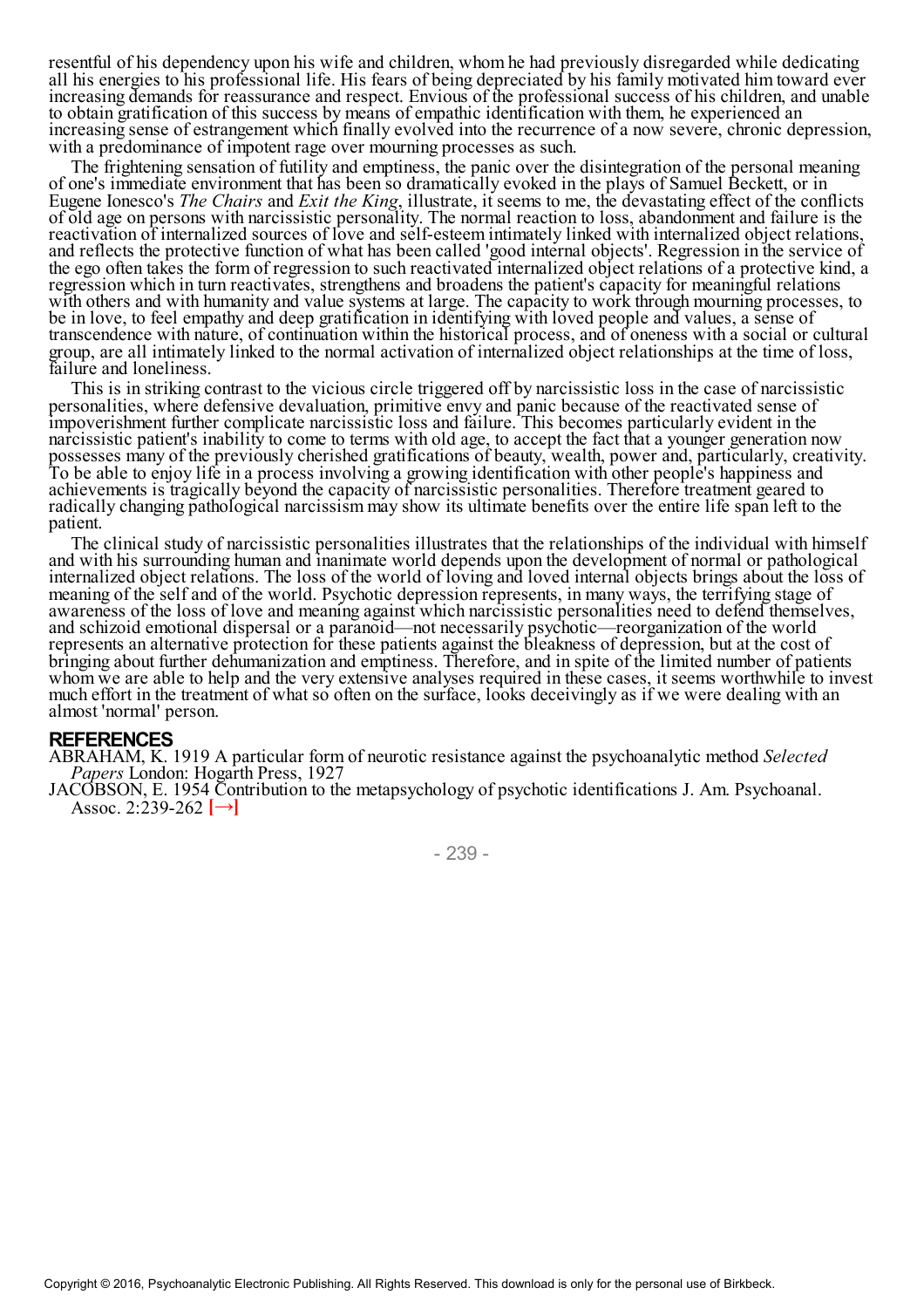JACOBSON, E. 1964 *The Self and the Object World* New York: Int. Univ. Press.

KERNBERG, O. 1967 Borderline personality organization J. Am. Psychoanal. Assoc. 15:641-685 **[\[→\]](http://www.pep-web.org/document.php?id=apa.015.0641a)**

KERNBERG, O. 1970a Factors in the psychoanalytic treatment of narcissistic personalities J. Am. Psychoanal. Assoc. 18:51-85 **[\[→\]](http://www.pep-web.org/document.php?id=apa.018.0051a)**

- KERNBERG, O. 1970b A psychoanalytic classification of character pathology J. Am. Psychoanal. Assoc. 18:800-822 **[\[→\]](http://www.pep-web.org/document.php?id=apa.018.0800a)**
- KERNBERG, O. 1971a Prognostic considerations regarding borderline personality organization J. Am. Psychoanal. Assoc. 19:595-635 **[\[→\]](http://www.pep-web.org/document.php?id=apa.019.0595a)**
- KERNBERG, O. 1971b New developments in psychoanalytic object-relations theory (Paper read to the American Psychoanalytic Association.) **[\[→\]](http://www.pep-web.org/document.php?id=paq.056.0197a)**
- KERNBERG, O. 1972 Early ego integration and object relations *Ann. N. Y. Acad. Sci.* 193 233-247
- KERNBERG, P. 1971 The course of the analysis of a narcissistic personality with hysterical and compulsive features J. Am. Psychoanal. Assoc. 19:451-471 **[\[→\]](http://www.pep-web.org/document.php?id=apa.019.0451a)**
- KOHUT, H. 1966 Forms and transformations of narcissismJ. Am. Psychoanal. Assoc. 14:243-272 **[\[→\]](http://www.pep-web.org/document.php?id=apa.014.0243a)**
- KOHUT, H. 1968 The psychoanalytic treatment of narcissistic personality disorders *Psychoanal. Study Child*  $23 \rightarrow$
- KOHUT, H. 1971 *The Analysis of the Self* New York: Int. Univ. Press.  $[\rightarrow]$
- MAHLER, M. S. 1968 On Human Symbiosis and the Vicissitudes of Individuation vol. 1 Infantile Psychosis. New York: Int. Univ. Press. **[\[→\]](http://www.pep-web.org/document.php?id=apa.015.0740a)**
- RIVIERE, J. 1936 A contribution to the analysis of the negative therapeutic reaction *Int. J. Psychoanal.* 17:304- 320 **[\[→\]](http://www.pep-web.org/document.php?id=ijp.017.0304a)**
- ROSENFELD, H. 1964 On the psychopathology of narcissism: a clinical approach *Int. J. Psychoanal.* 45:332- 337 **[\[→\]](http://www.pep-web.org/document.php?id=ijp.045.0332a)**
- SANDLER, J. & ROSENBLATT, B. 1962 The concept of the representational world *Psychoanal. Study Child*  $17 \rightarrow$
- TARTAKOFF, H. H. 1966 The normal personality in our culture and the Nobel Prize complex In R. M.
- Loewenstein. et al. (eds.), *Psychoanalysis: A General Psychology* New York: Int. Univ. Press.
- TICHO, E. 1970 Differences between psychoanalysis and psychotherapy *Bull. Menninger Clin.* 34 128-138
- Van Der WAALS, H. G. 1965 Problems of narcissism*Bull. Menninger Clin.* 29 293-311

 $-240 -$